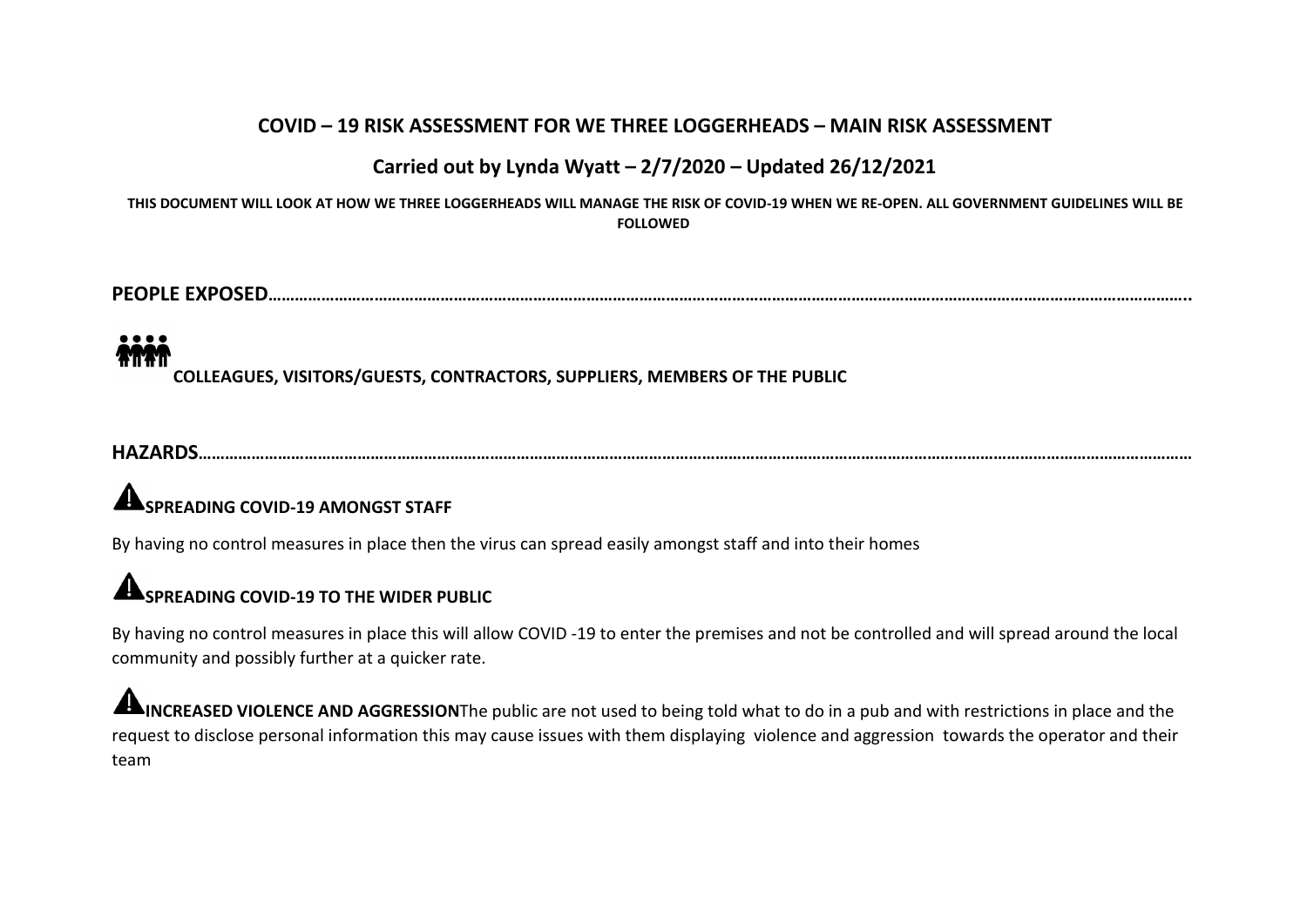**CONTROL MEASURES………………………………………………………………………………………………………………………………………………………**

### **Excellent personal hygiene practices by ALL employees and visitors**

All staff will wash their hands at the beginning, during and at the end of a shift. They are actively encouraged to wash their hands within government guidelines after each task completed.

Customers and visitors will be encouraged to use sanitisers provided when entering the premises and signage and posters will give clear instruction and direction.

If anyone is displaying symptoms (a poster will set these out) they will be asked not to enter the premises.

Regular toilet checks and cleaning will take place and will be visibly documented for people to see on each toilet door.

Staff will not arrive to work in the clothes they will work in, neither will they leave in them. Chefs can wash their whites on site and KP's and front of house staff will be issued with a draw-string bag to transport work clothing in and asked to wash them before re-wearing them.

Face coverings will be worn either blue ones supplied or own masks. Visors if used will be sanitised regularly and masks will be washed in between uses or disposed of and replaced on a regular basis. Disposable gloves will be provide for carrying out cleaning processes

### **Zoning of work environments**

To prevent the risk of cross over and not maintaining social distance, work areas will be zoned wherever possible and staff will only be allowed to go into another area after hand washing / sanitising and only if totally required.

Staff will receive refresher training before re-opening as working practices will have to change.

Separate front of house and kitchen training has taken place and regular email updates are sent with changing government guidelines

All training will be documented and signed off to show full understanding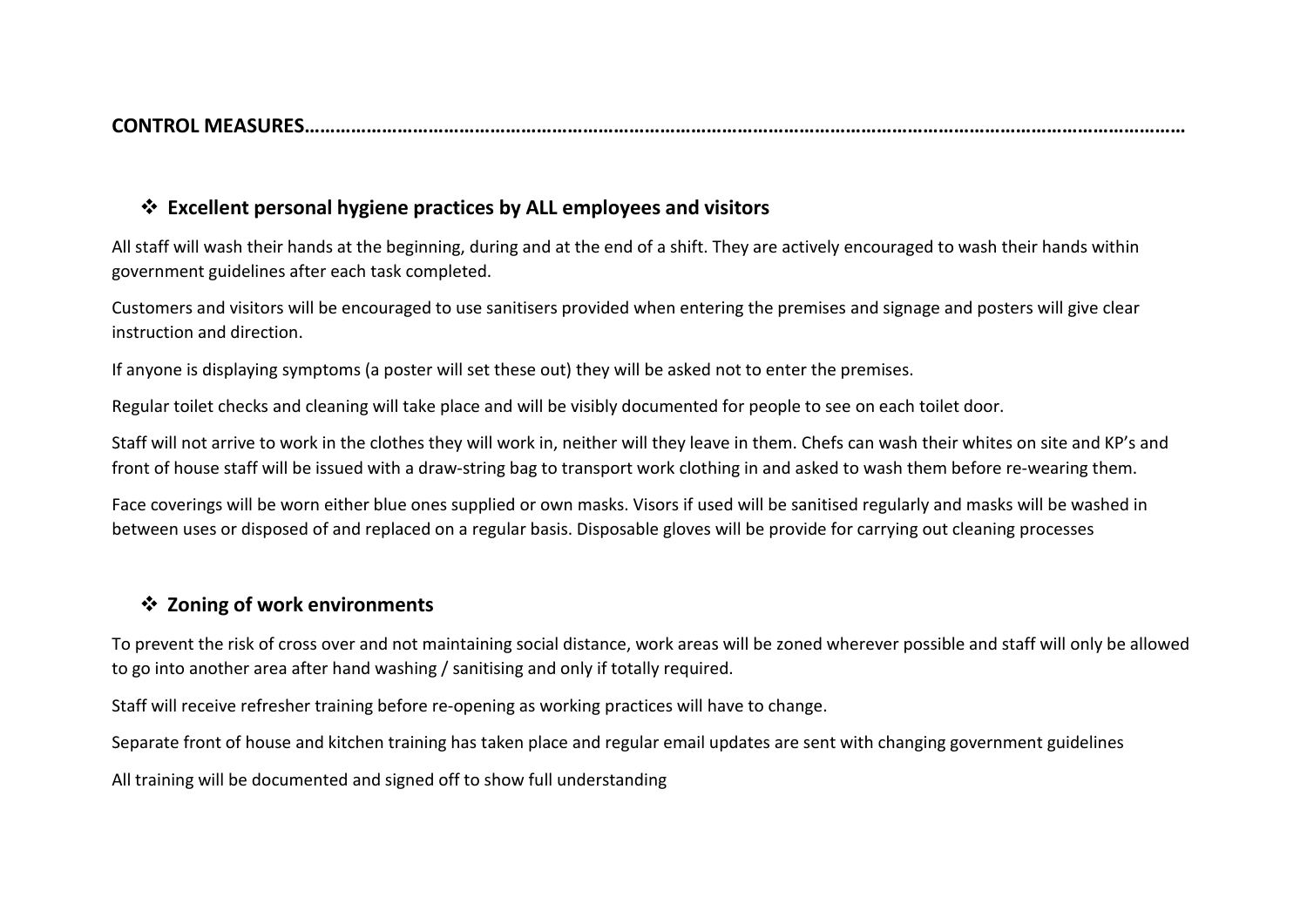### **Social distancing**

Where possible the 2m rule will be re- implemented. All government guidelines will be followed. Tables in the bar, restaurant and outdoor areas are configured to 2m distance with sineage, and minimal queuing will be observed.

We will request customers do not move furniture as these will have been placed to maximise social distancing rules.

There will be no orders taken at the bar, so table service will be implemented and a maximum of 6 people per booking will be allowed from up to 6 different households. To maintain safe numbers pre-booking will be recommended, but walk-ins will be allowed if booking capacity allows. Children under 11 and carers will not count in the rule of 6 but if people are from the same household this rule can be waived, allowing more people from the same or multiple families to sit together but our tables will only seat 6 and cannot be joined together.

### **Reviewing the back bar and kitchen**

There will be a review of positioning of glassware, condiments, fridges, stock tills etc to eliminate crossing over into other zones, and clear roles and responsibilities will be implemented at each shift change.

Beer mats will not be used. Tables must be cleaned and sanitised in between customers using COVID-19 recognised sanitiser

Single use sauce sachets will be provided and individual wrapped cutlery sets will be delivered to tables, and all drinks will be delivered on trays. Hot drinks will be in disposable cups.

Crockery, cutlery and glassware will be washed in a machine at a temperature of at least 65 degrees

Plastic screens have been installed at the till points to protect staff and customers should the need arise for them to leave their table.

A full assessment of kitchen operational processes will take place and clear roles for specific areas laid out for K P's and chefs, and a review of the menu for ease of service and staff safety. The menu from last season proved to be effective for prep and service so will be maintained, The addition of afternoon tea menu will be pre booked and ordered so will have minimal impact on preparation.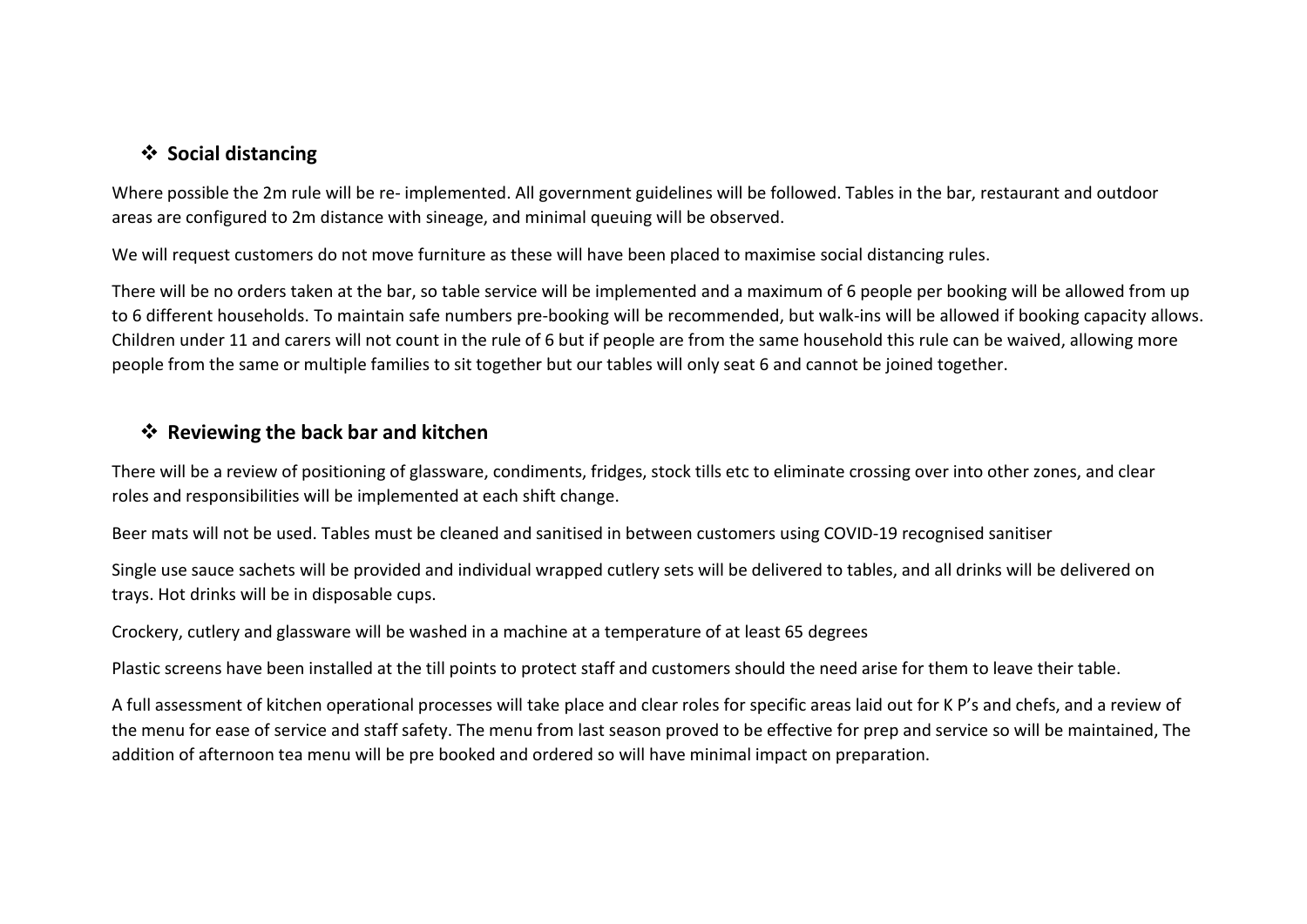### **Sanitiser Stations**

There is a clearly defined sanitiser station positioned at the entrance into the building and a further one at the restaurant door for customers.

A sanitiser unit has been wall-mounted to the exterior entrance of the building for use by staff entering the workplace,and for any contractors. A unit at either end of the kitchen has been installed for use by chefs in their own zones.

Sanitiser units will be positioned at the entrance to the toilets in the bar and restaurant, and these will be contactless.

Re-fillable sanitisation pumps will be positioned around the business for use by staff and customers. Hand sanitisers will be available in both B and B rooms and they will be fully sanitised after departure.

### **Ordering and payments**

We will be operating on a table-service, pre-booked basis wherever possible and menus are disposable. Clear instructions will be given. Card payments and contactless will be encouraged but we will take cash and ensure hands are sanitised between transactions. This will be promoted via our website, social-media and internal notifications to make customers aware.

### **Staff and customer monitoring**

Upon return to work, staff will complete a health questionnaire and have a temperature check carried out. Regular LFT's will be taken by all staff.

Anyone displaying any symptoms will be asked to leave the workplace and seek medical advice. Anyone in contact will be informed and asked to self-isolate in line with government guidelines

If a member of the public is suspected of having COVID-19 staff should refer to the policy for dealing with a suspected case and deal with the matter in a customer friendly way. The name and telephone number of each customer will be taken via the NHS QR code and kept for 21 days for track and trace purposes. The QR code will be displayed around the building and customers encouraged to download the NHS COVID app. Manual information will still be taken for those not having access to the app.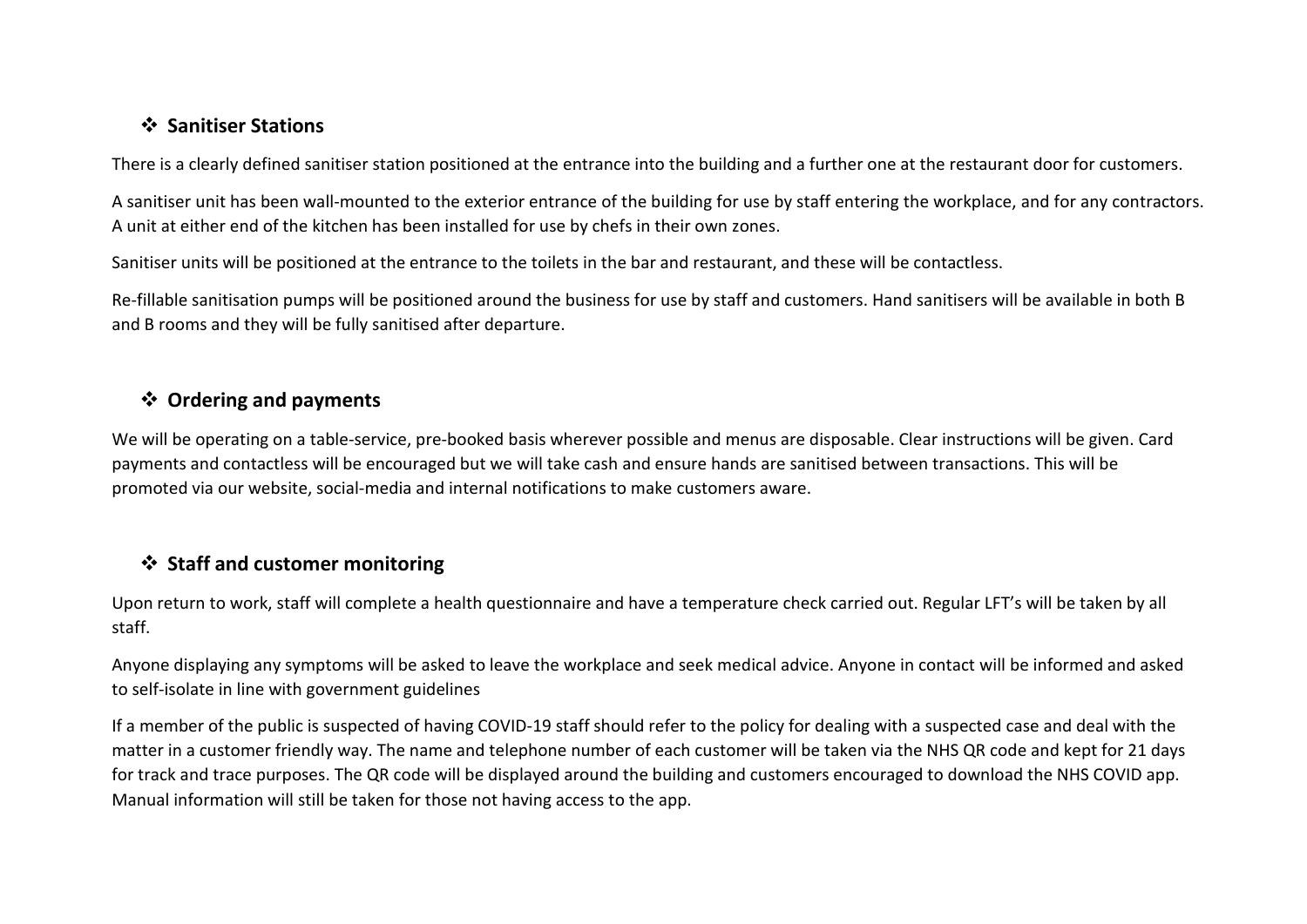### **PPE**

If the workplace usually uses PPE to carry out a task them this should be continued, for example using disposable gloves to clean toilet areas or for certain kinds of food prep and cleaning.

Gloves ARE NOT a substitute for good personal hand hygiene, which is the most effective way to control COVID – 19. Gloves may give a false security. If they are used, then hand washing after removal is essential

Face coverings are now mandatory. We have a supply of disposable ones for staff to use if required.Any cotton face masks used by staff should be washed at a high temperature before re-use. We also have facial visors.

### **Adequate supply of all chemicals**

We continue to perform regular stock checks of all cleaning and sanitising chemicals to ensure we have a continuous supply of soap and all cleaning products. Bactivir spray specifically designed to eradicate up to 99% of COCID germs will be used

### **Paper towels in toilets**

In the restaurant toilets the hand-dryers will remain in use as the key to controlling COVID-19 and other diseases is effective handwashing procedures. The risk of cross contamination after hand washing is low but we will ensure that paper towels are in situ as a preferred option for staff and customers.

Paper towels are in situ in bar toilets, staff areas and disabled facilities as well as at sanitiser stations outside the toilet areas.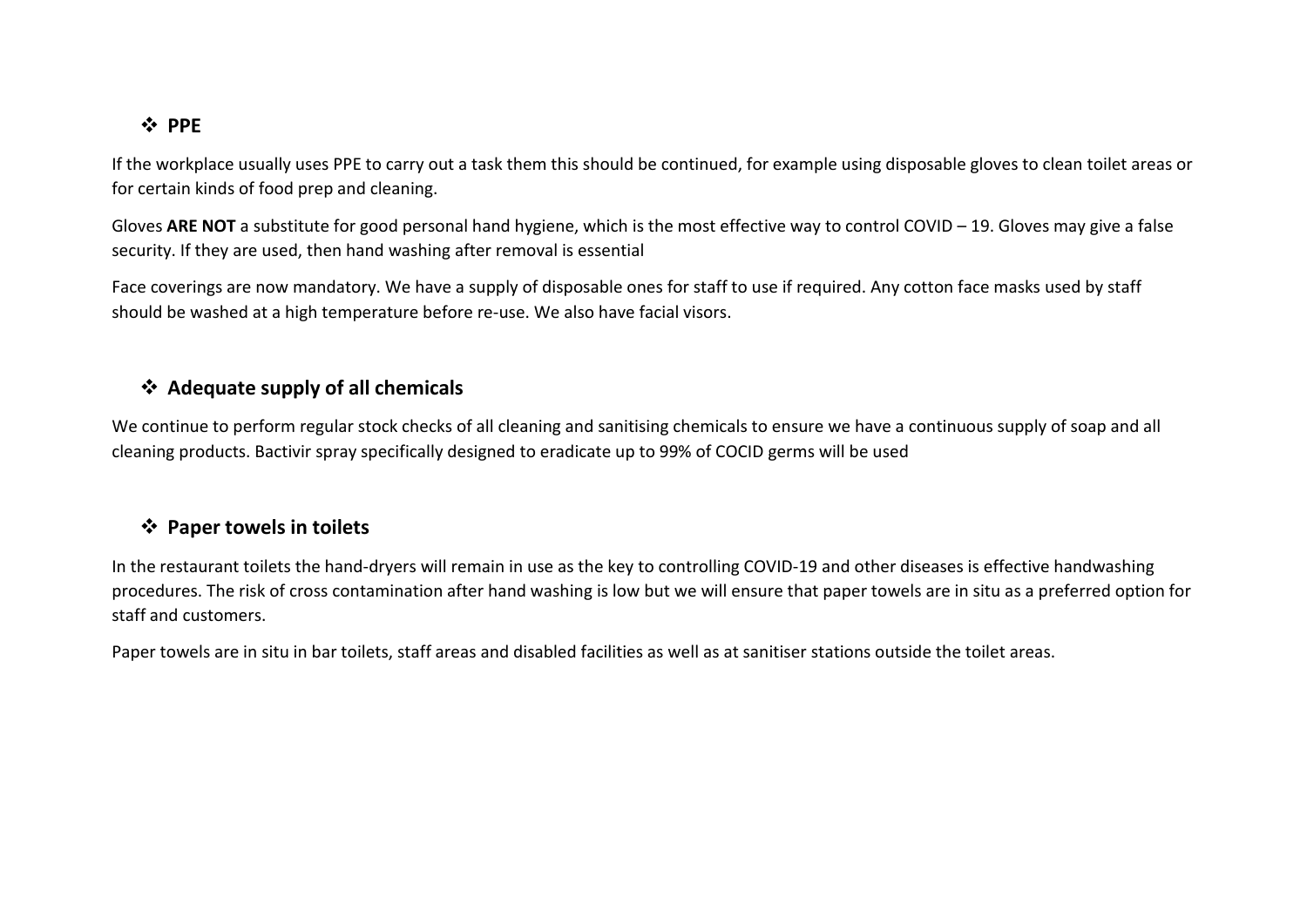### **Over hand washing**

As hand washing will be encouraged more frequently this might result in sore chapped hands and staff will be encouraged to use a barrier cream.

### **Violence and aggression**

Social distancing rules could see customers who are not used to queuing or being told what to do becoming verbally or physically aggressive or abusive. The availability of alcohol may escalate this behaviour and individuals react in differing ways.

The request to provide personal data for track and trace purposes may result in refusal by the customer, and then service will not be allowed to take place and this may lead to aggressive behaviour

Staff should familiarise themselves with the conflict management policy by diffusing the situation politely. Politely asking customers to leave the premises. Walking away ifthe perpetrator continues with verbal abuse. As a last resort call the police. Staff should not put themselves at risk

### **Outside service**

It is known that good ventilation, and particularly occupying outside space reduces the spread of the coronavirus so Welsh Government guidelines recommend using outside space where we have 3 covered pods seating a maximum of six people and these will be put into use.

Sanitiser units will be placed in external areas and tables will be placed 2M apart. This will be reiterated via social media and our website.

Pre-booking will be recommended and walk-ins only accepted if capacity allows and controlled by staff at the entry point.

There will still be table service in outside areas and a contactless pay system will be in operation. Menus will be wiped between use. This will be reviewed on a daily basis.

There will be no access to the interior for queuing at the bar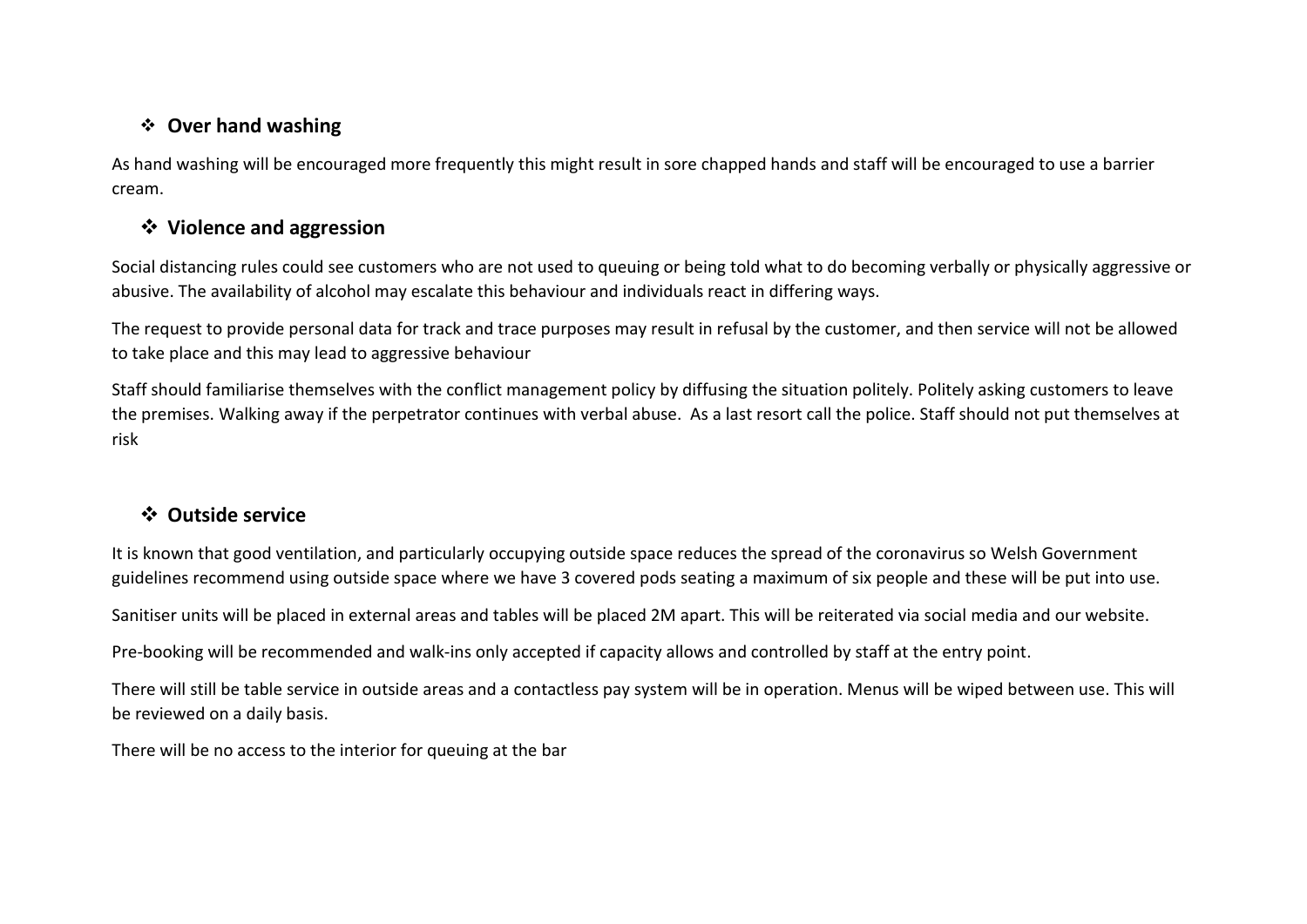Customers will be asked not to move around between tables and limit on the number of customers on site will be governed by the amount of seating available.Once the seating if fully occupied no further customers will be allowed access to the site until tables are vacated.

Tables will be thoroughly cleaned as well as seats in between each customer and customers will be asked not to seat themselves so this cleaning regime can be managed.

The restaurant toilets will be available on a one in and one out basis

These will be examined and cleaned at least every hour and during busy times every 30 minutes where possible.

Social distancing measures on approach to the toilets will be in operation with clear signage

The water station for dogs outside will have sanitiser available and will be part of the cleaning regime

Dog bowls to be left at the table and collected by staff when cleaning and returned to the washroom, cleaned, sanitised and returned for use

The dog biscuit container will be temporarily removed along with donation box.

Customers with children and dogs will be politely asked to not let them wander between tables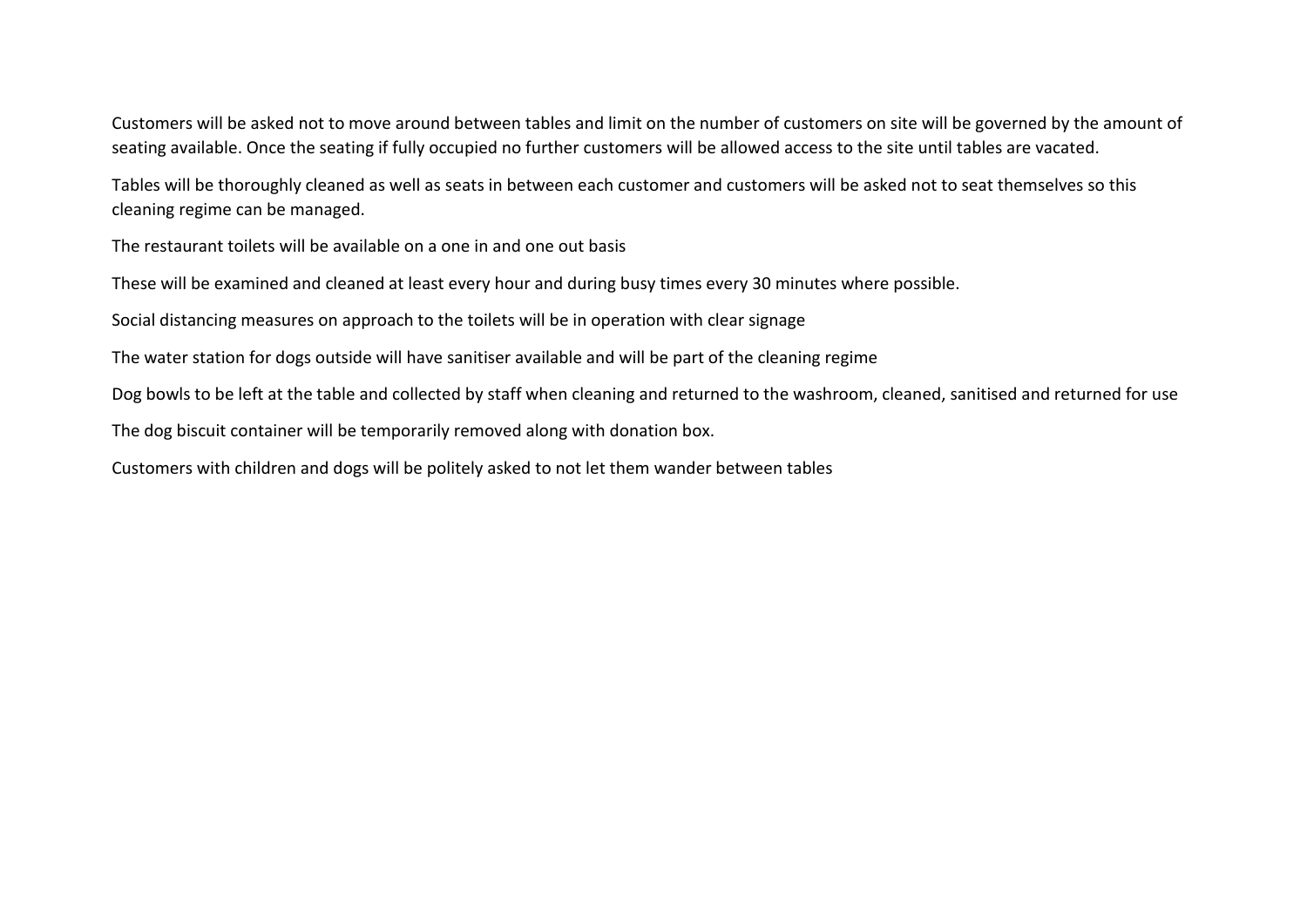### **COVID – 19 RISK ASSESSMENT FOR WE THREE LOGGERHEADS – BACK OF HOUSE, AND MANAGING STAFF/VISITORS**

### **Carried out by Lynda Wyatt– 2/7/2020 – Updated 26/12/2021**

THIS DOCUMENT WILL LOOK AT HOW WE THREE LOGGERHEADS WILL ENSURE STAFE KNOW WHAT TO DO AND WHAT IS EXPECTED OF THEM.

**PEOPLE EXPOSED………………………………………………………………………………………………………………………………………………………………………………………..**

# **AMAR**

**COLLEAGUES, VISITORS/GUESTS, CONTRACTORS, MEMBERS OF THE PUBLIC**

**HAZARDS………………………………………………………………………………………………………………………………………………………………………………………………………**

# **SPREADING COVID-19 AMONGST STAFF**

By having no control measures in place then the risksof someone bringing in the disease and spreading it further **IS POSSIBLE**

# **SPREADING COVID-19 TO THE WIDER PUBLIC**

By having no control measures in place this will allow COVID-19 to enter the premises and not be controlled and will spread around the families of staff, the local community and possibly further.

### **SPREADING COVID-19 THROUGH POOR CONTRACTOR CONTROL**

As well as staff, contractors and suppliers visiting the premises must be given clear guidelines as the virus could then spread wider to other parts of the country.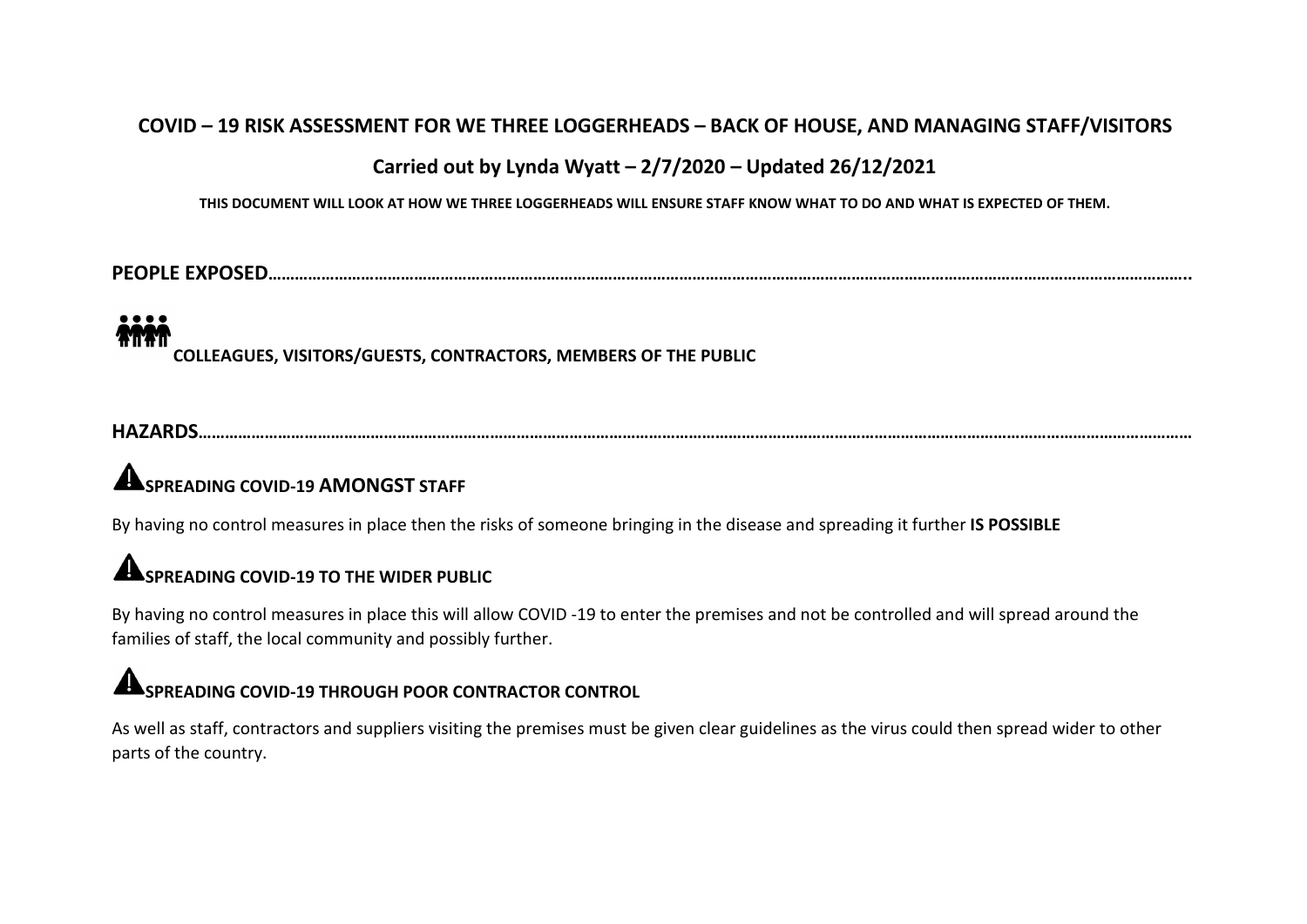### **CONTROL MEASURES………………………………………………………………………………………………………………………………………………………**

### **Covid-19 training**

Mandatory training for all staff will be been given in accordance with up-dated government guidelines and potential issues raised in these risk assessments before opening and to new staff on recruitment.

All training to be relevant to specific areas have been completed, understood and documented before opening the premises. This will be reviewed and staff updated of any government or establishment changes

### **Enhanced personal hygiene and cleaning**

All staff will be reminded and instructed about the importance of hand washing hygiene and they will be expected to wash their hands-on entrance to work, during work in between tasks and upon leaving.

All hard surface will be cleaning with the appropriate sanitiser in between customer visits and all touch points should be cleaned every 30-60 minutes depending on the amount of customer traffic at the premises.

### **Hand washing facilities**

Dedicated hand washing sinks will be available with antibacterial soap and disposable paper towels.

These sinks are located in the restaurant washroom, outside washroom and kitchen and should not be obstructed or have poor access. The restaurant sink is located between the two bars and services both. Sanitising gel is available.

As the hand wash sink is in an area in the kitchen occupied by the KP a request to vacate the area for the chef to wash hands should be made and then the sanitiser should be used.

Contractors/suppliers can use the hand washing facility in the outside washroom and a sanitising station is located on the exterior wall.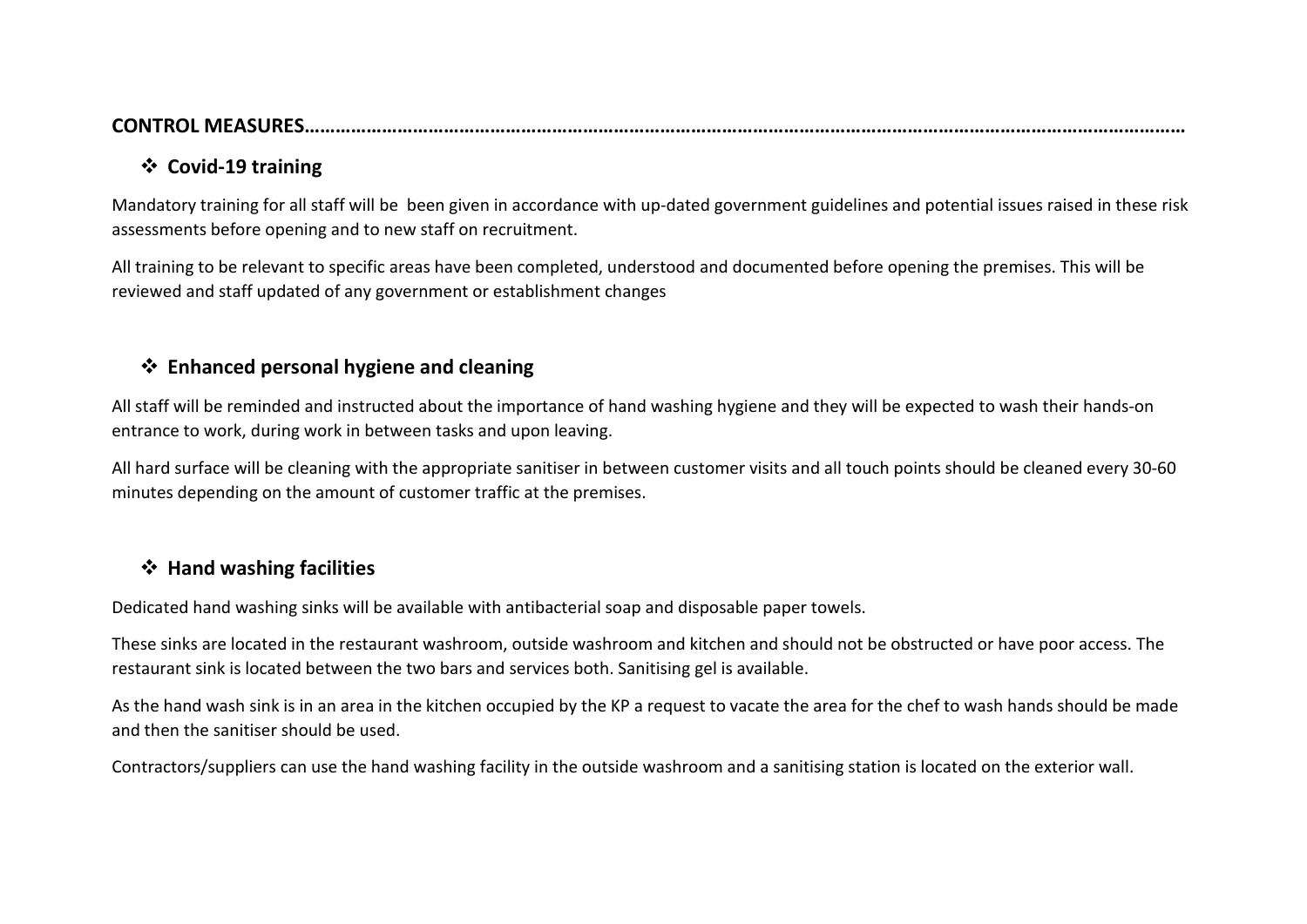### **Contractor/supplier control**

Contractors and suppliers will need to visit the premises, but they mustobserve social distancing measures and good personal hygiene practice, including the use of facial covering if entering the premises.

Hand washing facilities will be available in the outside washroom and the sanitiser station will be available on the exterior wall for use by all visitors.

Any repairs will be encouraged to be carried out before hours to minimise social contact. If this is not possible the area to be worked on will be closed off

Suppliers have been notified of our social distancing policies and hygiene requirements in advance of opening and we will endeavour to reduce the number of deliveries per week and stagger the delivery times so there is minimal cross over between suppliers.

An external drop off point will be notified to suppliers in advance to eliminate entry to the premises unless necessary

### **Cellar safety**

Only one person at any one time should enter the cellar areas as social distancing may be difficult in this confined space. Make sure someone on shift knows a member of staff is in the cellar. A dedicated person per shift should be allocated to carry out any cellar work and re-stocking to reduce the traffic in this area

Soap and hand washing sink with disposable paper towels will be available and hands should be washed before and after completing a task.

Sanitiser will also be available.

Touch points like door handles should be cleaned after the jobs are complete as well as any items handled in the cellar such as kegs, casks etc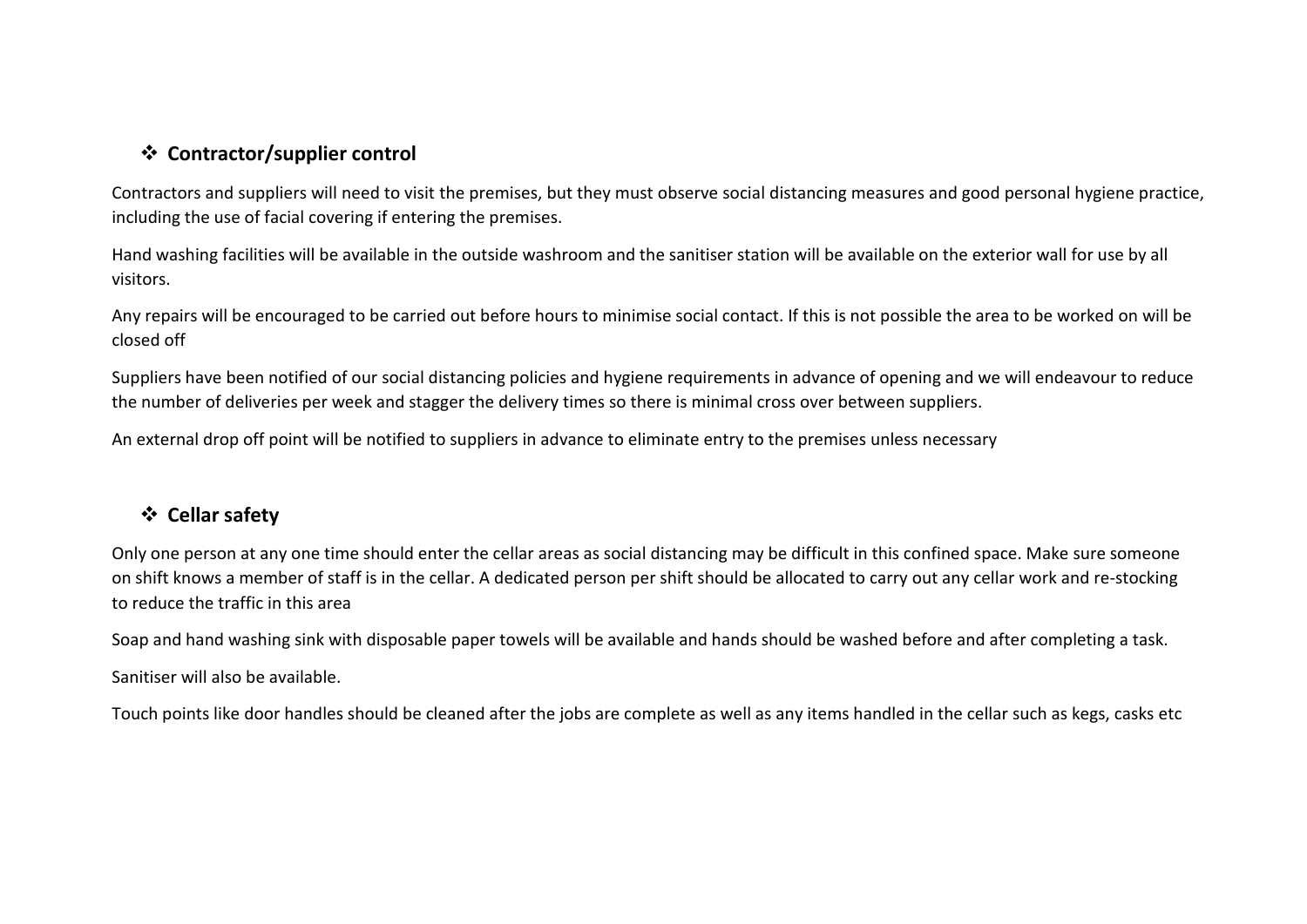### **Back bar design and function**

As we operate 2 bars careful shift management is important to minimise cross over in zones. The bottom bar should be operated by 1 person only. If hot drinks need to be prepared these should be done by the designated person in the restaurant bar where the coffee machine is located and put at a collection point for delivery to the customer

Only two people at any one time should be behind the restaurant bar for the preparation of hot and cold drinks.

Designated staff will collect drinks from a collection point and deliver to the customer.

If the social distancing is not possible for a specific reason, just ask the staff member to stand back and pass back to back. Do not stand face to face.

### **Kitchen design and function**

Careful planning of menus to prevent cross over of areas and to maintain social distance during busy service. Where this distance is not possible, when the staff enter the kitchen, they should ask the chef /staff member to step back and not stand face to face.<br>Designated cooking, preparation and cleaning areas to be clearly defined for chefs, kitchen porter

and clearing plates etc., Clearly defined roles for each staff member should be agreed at the start of each shift.

### **Sharing Equipment**

This is to be discouraged wherever possible.

All FOH staff should have their own pens and kitchen staff their own knives.

Only designated people should use the office facility for computer use etcand this equipment should be cleaned before and after use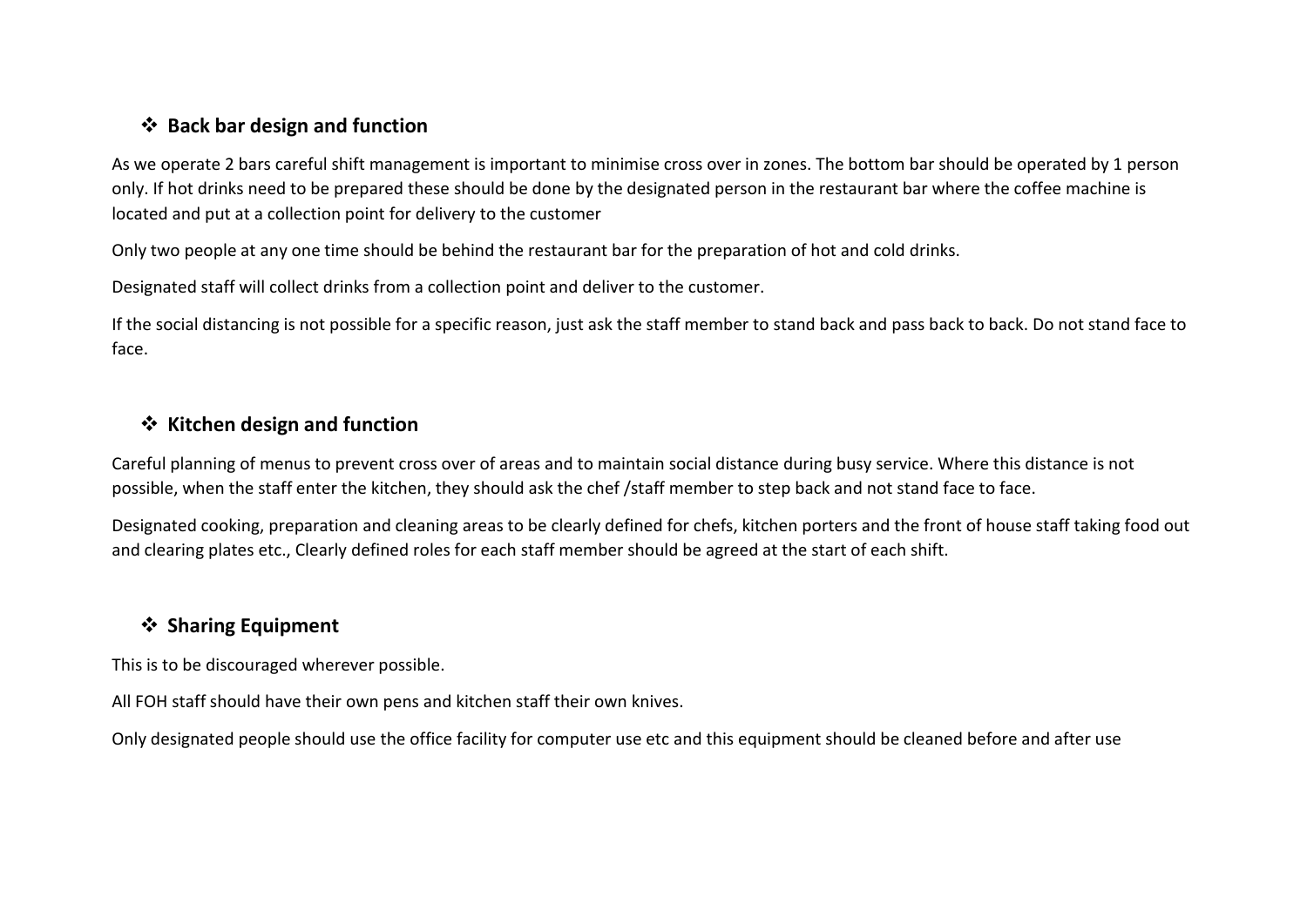### **Staff uniform**

Staff should not arrive at work wearing their uniforms.

An individual gym bag will be given to each staff member to transport their uniform to and from work. These are colourcoded and should not be shared. Uniforms should be washed in between shifts.

Chef whites and all aprons can be washed in the machine in the outside washroom on a very hot whitewash with the biological washing powder provided. Clothes to be tumble dried afterwards and stored in clean sanitised crates on the washroom shelf

### **Staff rotas and breaks**

Staff rotas will be designed to ensure that staff arrive at different times wherever possible to allow social distancing measures to be enforced.

Staff arriving on the same public transport will maintain a safe social distance on walking from the bus to the work-place and demonstrate good personal hygiene before entering the building.

Staff will be allowed to leave the premises for cigarette breaks with consultation with managers but there will be only 1 person on a break at any one time.

Any break will have to be taken separately and staff will not be allowed to congregate in or around the washroom area. Only 1 person at any one time will be allowed access to this area for seating on a break or performing duties. If a staff member elects to take a break and sit in the washroom, no other staff member will be allowed access.

Hand washing and sanitisation on entering and leaving the building will be compulsory.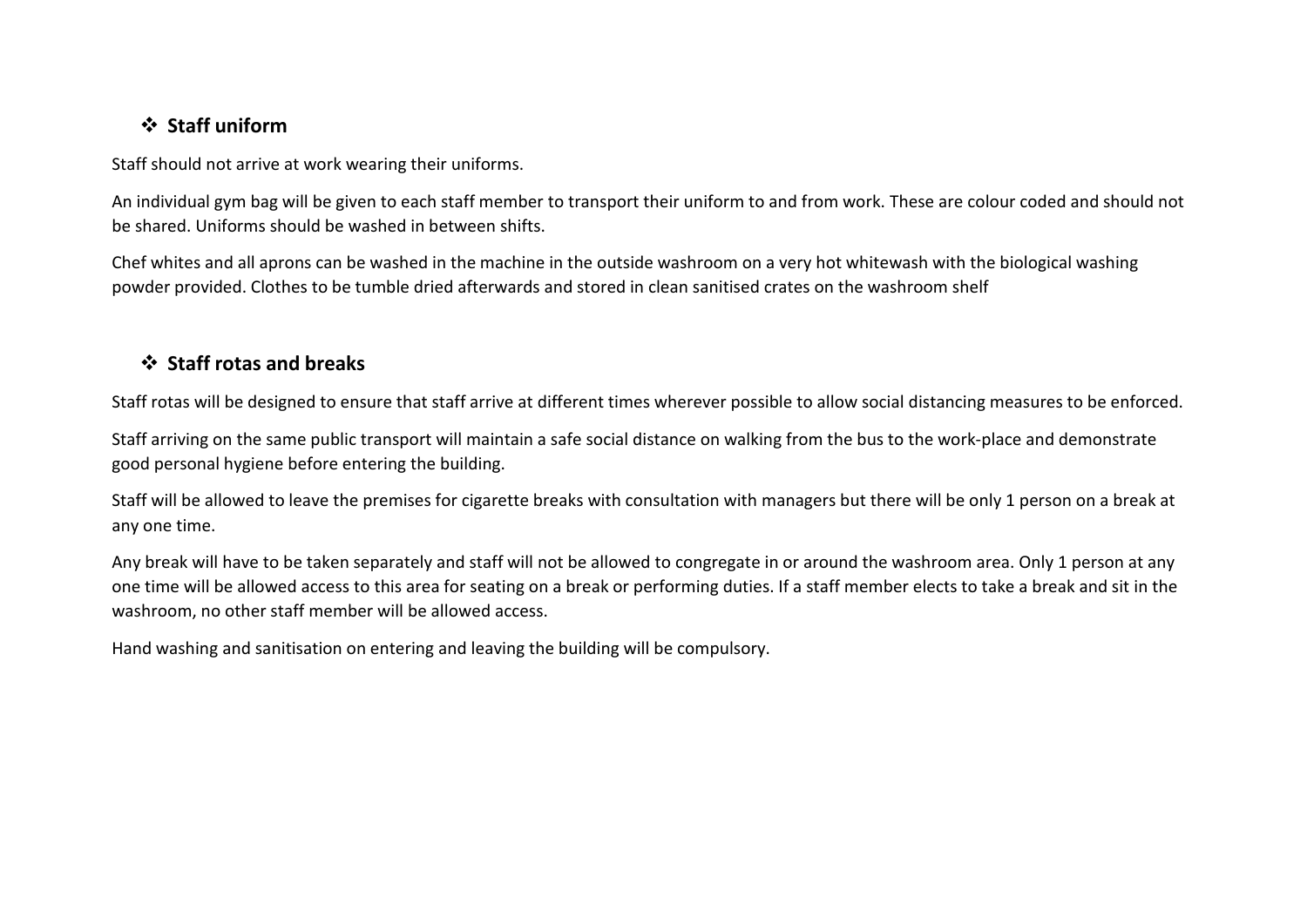### **COVID – 19 RISK ASSESSMENT FOR WE THREE LOGGERHEADS – IN SERVICE**

### **Carried out by Lynda Wyatt– 2/7/2020 – Updated 26/12/2021**

THIS DOCUMENT WILL LOOK AT HOW WE THREE LOGGERHEADS WILLSERVE AND DEAL WITH CUSTOIMERS TO MANAGE THE RISK OF COVID-19 WHEN WE RE-OPEN. **ALL GOVERNMENT GUIDELINES WILL BE FOLLOWED**

**PEOPLE EXPOSED………………………………………………………………………………………………………………………………………………………………………………………..**

**COLLEAGUES, VISITORS/GUESTS, CONTRACTORS, MEMBERS OF THE PUBLIC**

**HAZARDS………………………………………………………………………………………………………………………………………………………………………………………………………**

### **SPREADING COVID-19 AMONGST STAFF**

By having no control measures in place then the virus can spread easily amongst staff and into their homes

### **SPREADING COVID-19 TO THE WIDER PUBLIC**

By having no control measures in place this will allow COVID -19 to enterthe premises and not be controlled and will spread around the local community and possibly further at a quicker rate.

## **INCREASED VIOLENCE AND AGRESSION**

The public are not used to being told what to do in a pub and with restrictions in place and the request to disclose personal information this may cause issues with them displaying violence and aggression towards the operator and their team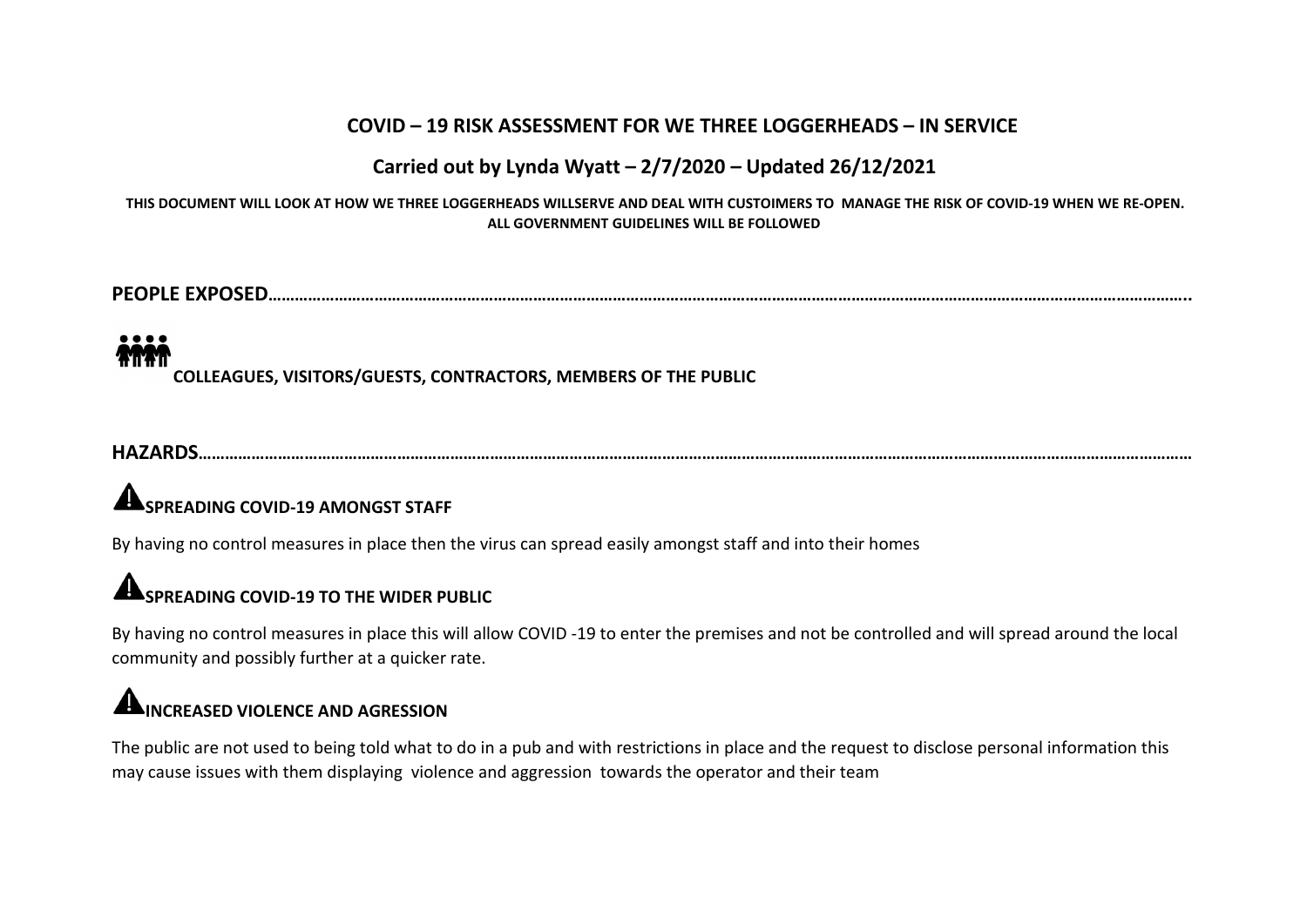### **CONTROL MEASURES…………………………………………………………………………………………………………………………………………**

### **Use of disposable cloths**

By using disposable cloths or cloths that can be washed on a hot wash after each use will limit the risk of the virus being spread.

### **Use of disposable napkins**

Napkins will be placed on tables with cutlery but any not used will be removed and the table cleaned and re-laid with fresh items. The server can use a napkin to pass a plate to the customer, so no contact is made with the server. This is in preference to the cotton cloths previously in use.

### **People waiting to be seated**

A hostess will be appointed each shift for a meet and greet role and to explain the ordering and service procedure

A booking system will be in operation to minimise the queuing for both food and drinks, as table service only will be on offer.

A maximum of 6 people will be allowed to sit together unless children under 11 are part of the party or they are from the same household.

Pre-booking makes the seating of customers more efficient and allows for the control of people on the premises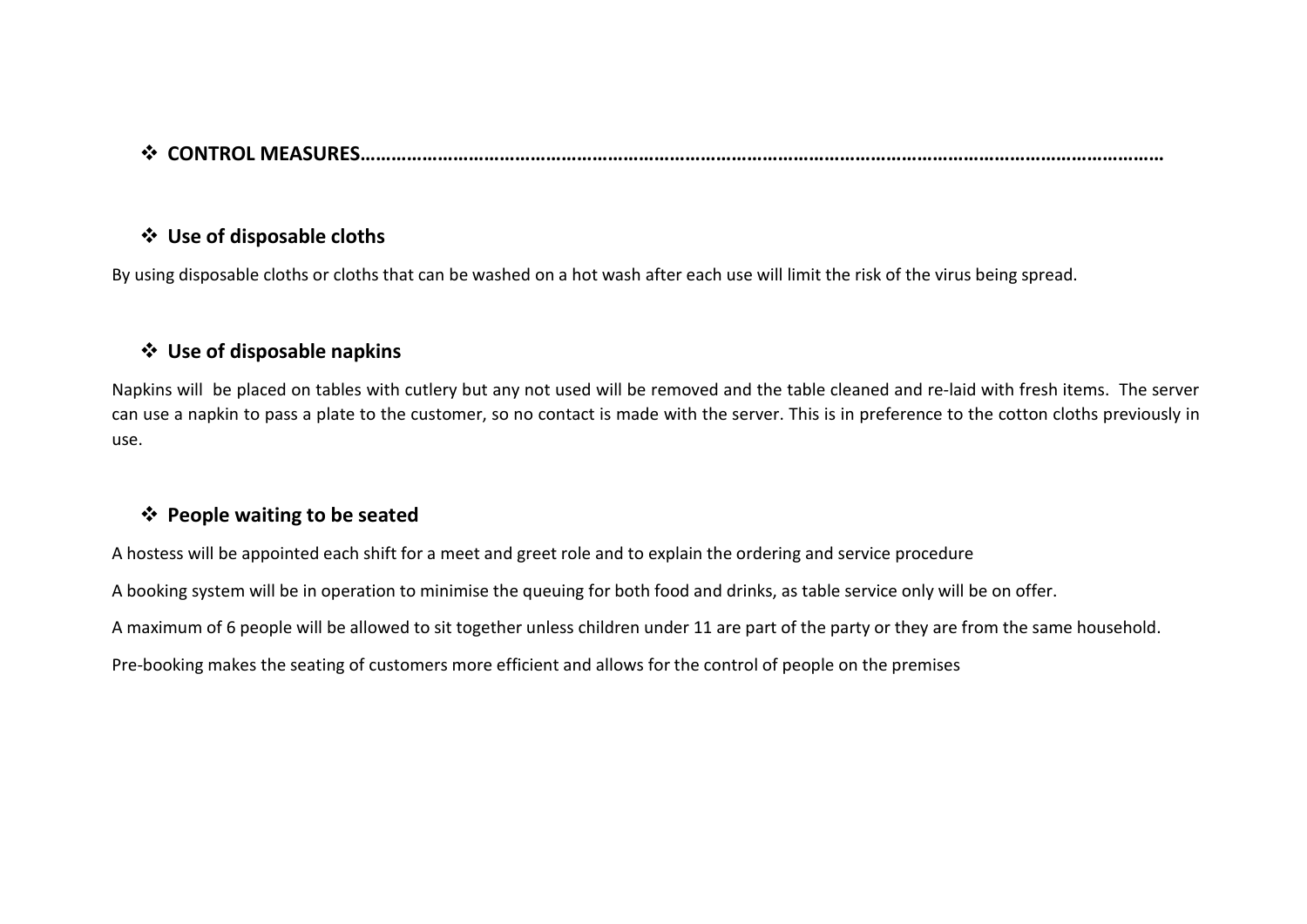### **Collection points**

Once drinks and food have been ordered designated staff will process the order and a clearly designated collection point for drinks for each bar will be made available for the server to deliver drinks to the customer on a tray.

Designated food collection points in the kitchen will be clearly defined.

Wherever possible only one server at any one time should be in the kitchen to collect food to prevent cross over in the doorway. Doors may be allocated as in and out to eliminate this.

### **Hand washing**

In between each food service the server and chef must wash their hands in accordance with the government guidelines before serving the next table. Sanitiser also to be used.

### **Food and drink ordering and payment**

Food and drink will be ordered with a server at the table. The process will be explained by the host at meet and greet point and confirmed by the server if the customer is unsure of the process.

The meet and greet staff will be responsible for controlling the number of customers on site and will be well trained and confident in the role to instil customer confidence.

The point of ordering will also include the condiments required which will be delivered with cutlery and napkins.

Payment will be by cash or card and contactless payments will be encouraged as opposed to chip and pin.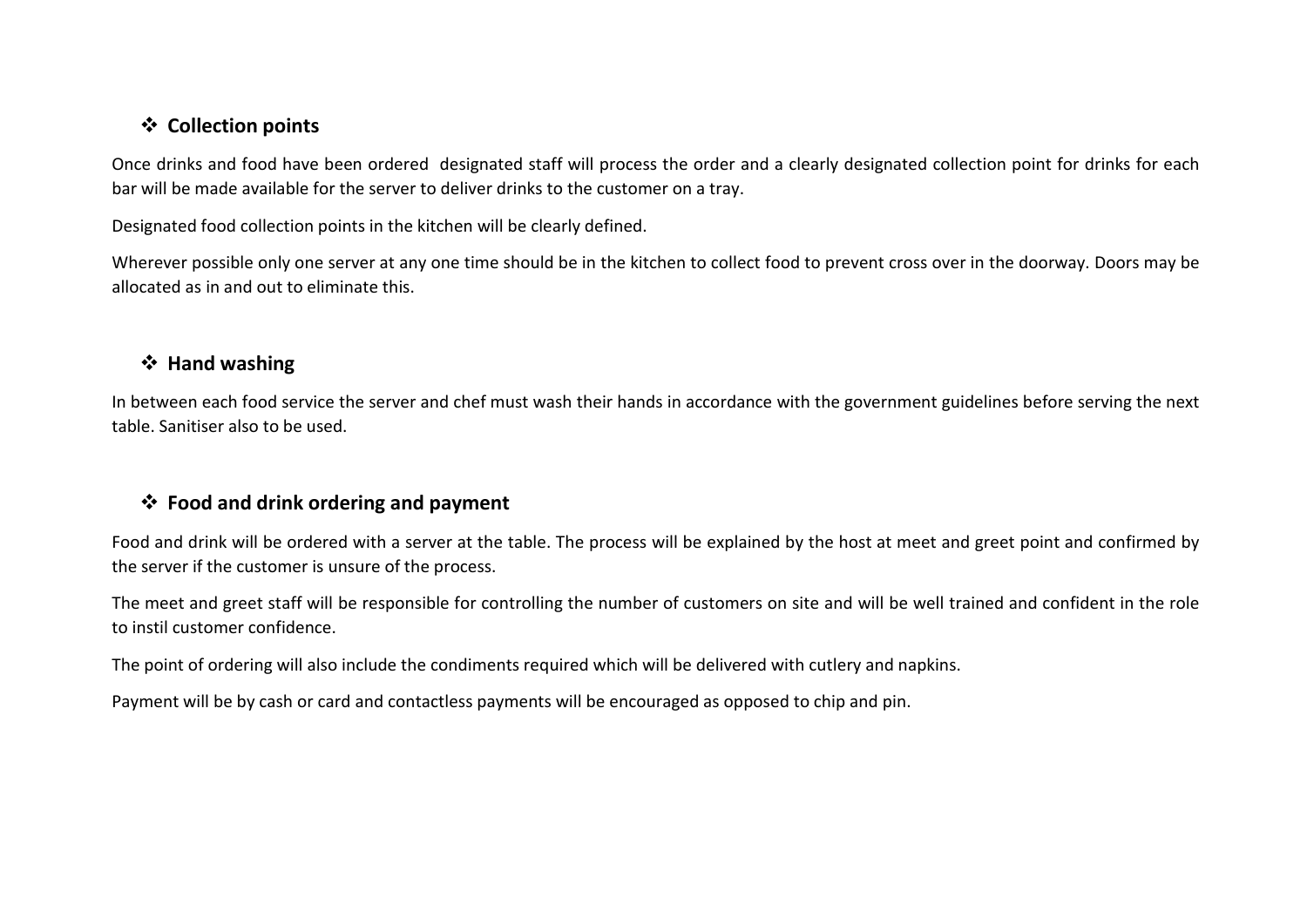### **Table clearing**

Customers will be discouraged from clearing glasses from their tables to minimise contact and limit customer movement around the premises. Staff will clear all glasses and crockery and return them to the kitchen and glass washing area

Plates will be cleared in the bin located by the door and plates stacked by the bench a safe distance from the pot washing area.

After each table is vacated the surface should be cleaned with a single use cloth and the appropriate approved sanitiser chemical observing the contact time for eradicating germs.

Chairs and surrounding table area should also be sanitised.

Highchairs should be cleaned and sanitised in between use.

### **Collecting personal data**

To enable tracking and tracing ofthe virus we are required to obtain personal details of every customer in a party who enters the premises ie name and phone number. This will be kept for 21 days. The NHS QR code is displayed and customers are to be informed and asked to scan it with the app. Refusal to provide the information will result in refusal of service

This will allow customers to be traced should someone who visits the pub develop COVID-19 symptoms.

Staff on shift each day will also be recorded.

Proof of ID will be required from the lead person in a party in the form of driving licence, credit/debit card, ID card or passport.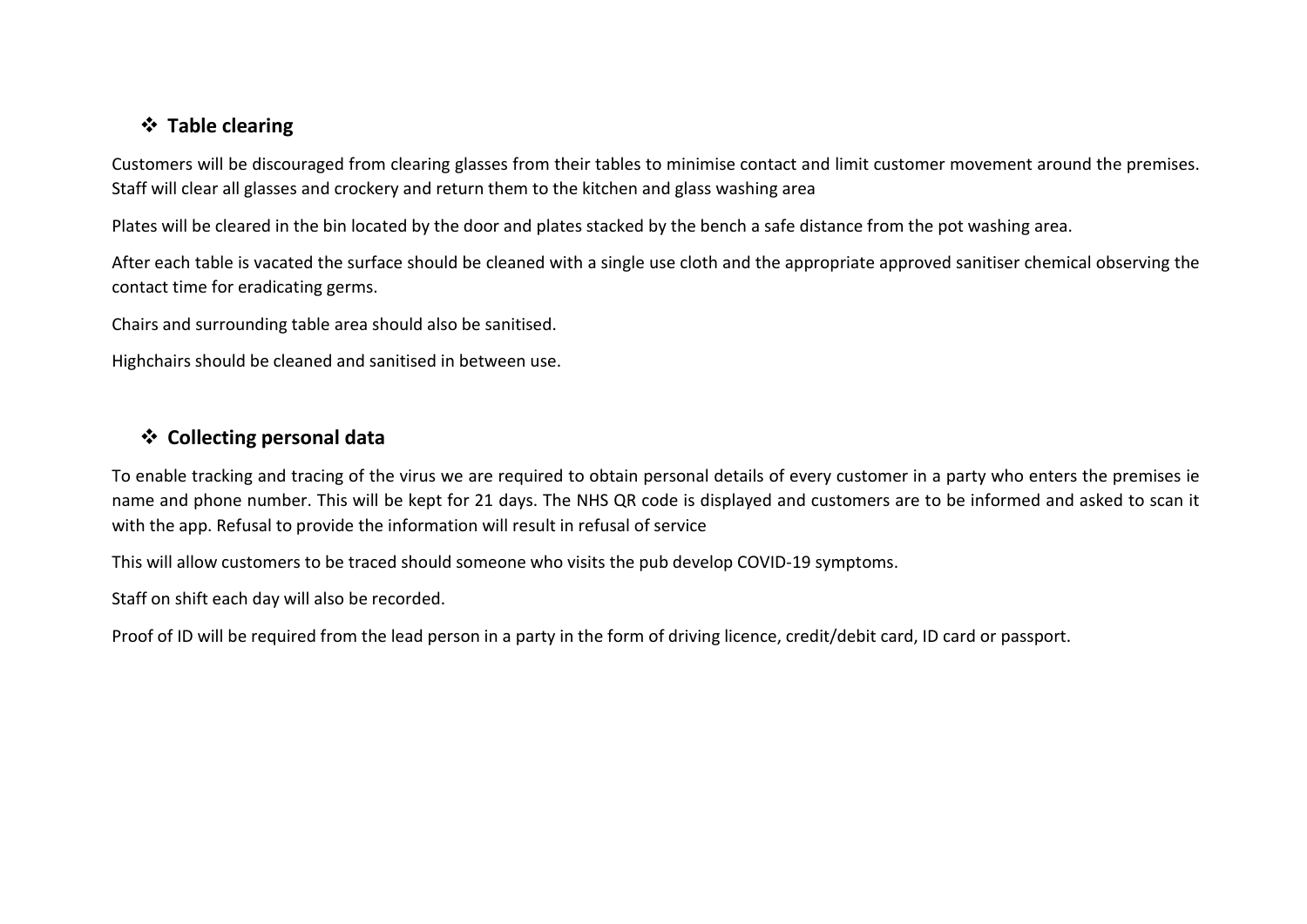### **COVID – 19 RISK ASSESSMENT FOR WE THREE LOGGERHEADS – FIRST AID**

### **Carried out by Lynda Wyatt– 2/7/2020 – Updated 26/12/2021**

THIS DOCUMENT WILL LOOK AT HOW WE THREE LOGGERHEADS WILL ENSURE STAFF KNOW HOW TO DEAL WITH A FIRST AID INCIDENT SAFELY

**PEOPLE EXPOSED………………………………………………………………………………………………………………………………………………………………………………………..**

### MM. **COLLEAGUES, VISITORS, MEMBERS OF THE PUBLIC**

**HAZARDS………………………………………………………………………………………………………………………………………………………………………………………………………**

# **FIRST AIDER BEING EXPOSED TO COVID-19**

With no measures in place the risk of potential exposure is increased

### **HELP NOT BEING OFFERED OVER FEARS OF CONTAMINATION**

People may be afraid to deal with a first aid incident for fear of being too close to the patient increasing their risk of infection

### **UNABLE TO MAINTAIN 2M SOCIAL DISTANCE**

Depending on the type of incident it may not be possible to apply the 2M social distance rule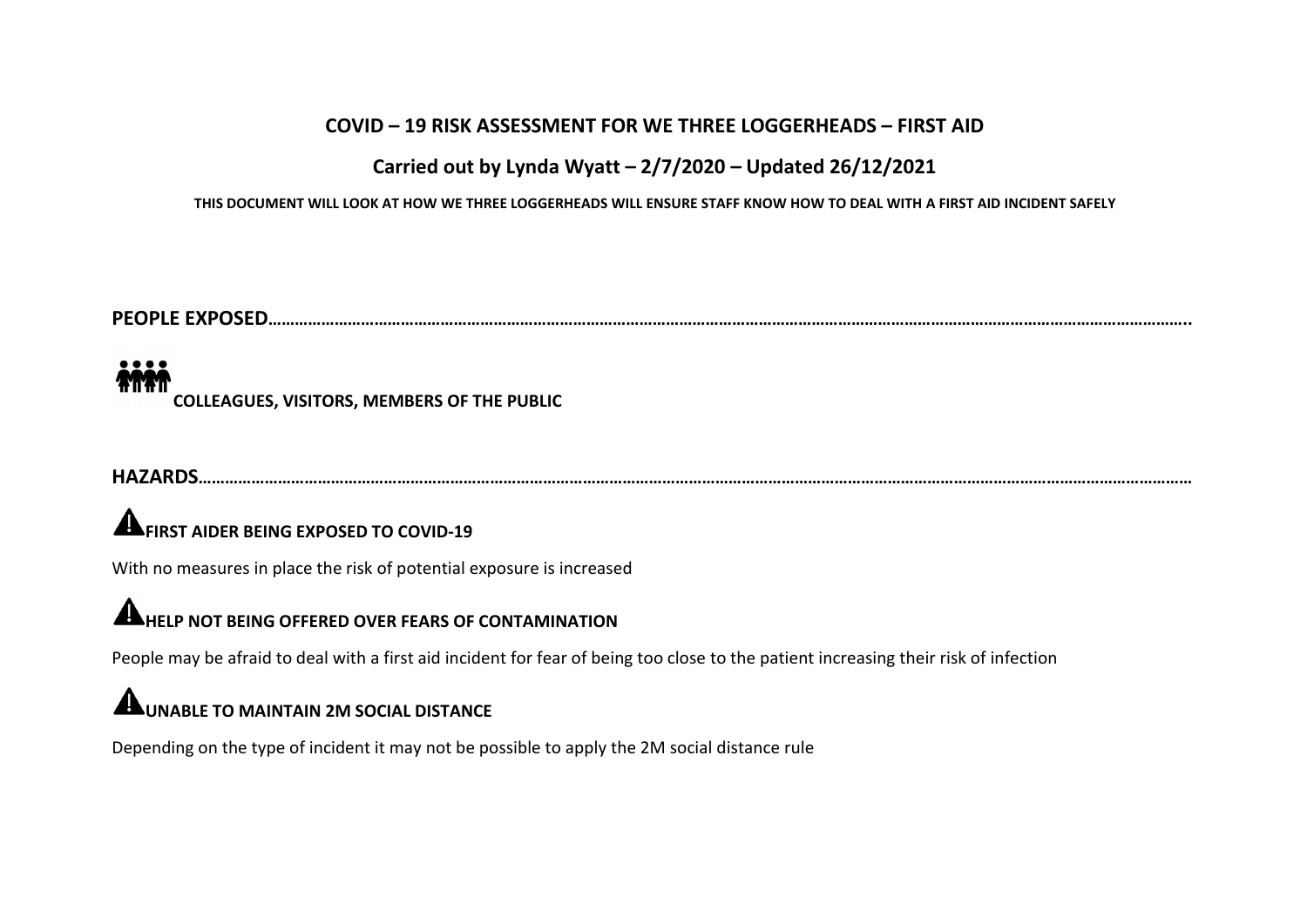### **CONTROL MEASURES………………………………………………………………………………………………………………………………………………………**

#### **Minor incidents**

For minor incidents take a step back and assess the situation.

Talk the individual through the process you will recommend eg you will place a plaster on the table, they will take it out of the packet and apply it to the wound. Similarly, an ice pack can be placed on a table for use by a family member.

For the majority of minor incidents, the 2M rule can be adhered to.

### **Close Contact**

Close contact means being within 2M distance for 20 minutes or more. This increases the risk of contracting COVID-19 but most first aid procedures are short and brief.

### **Hand washing**

Enhanced hand washing is required before and after assisting with any incident and make sure the person needing first aid sees you do this and is aware of the caution you are displaying.

You may also want to use a sanitising gel as an extra precaution and a visual sign of due diligence to the customer/patient

If the customer/patient is remaining on site, politely ask them to wash their hands before returning to their table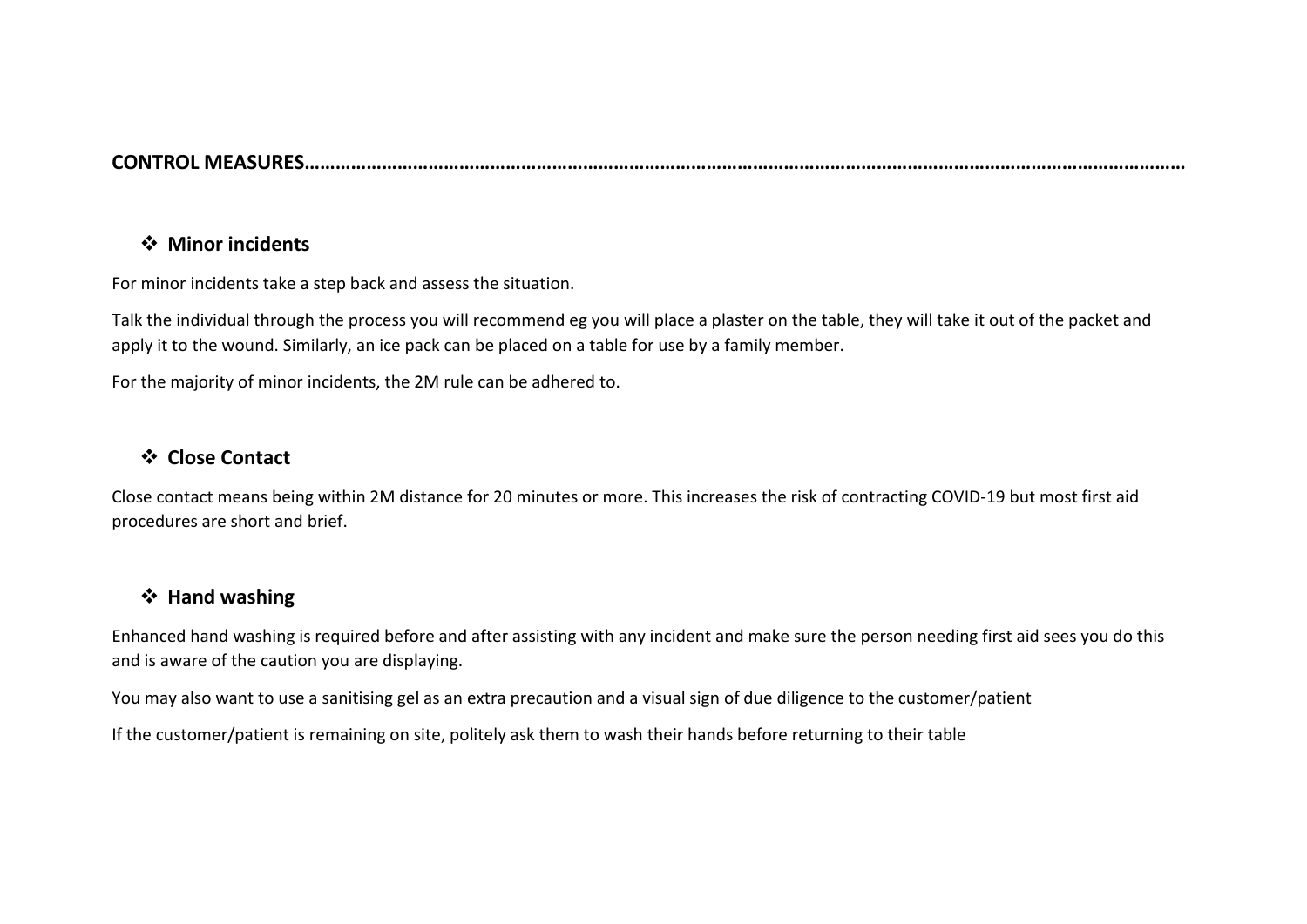#### **PPE**

This is always a last resort but on the odd occasion that the 2M rule must be breached the first aider might feel more comfortable being protected.

This needs only to be a simple face covering which we have in stock and they are disposable.

NHS grade masks are not required.

If you need to be within 2M and feel the need to wear a protective face covering and family members cannot assist, it will more than likely be a 999 call., but you might want/need to be close for reassurance.

After completing the assessment/treatment dispose of the face covering.

Gloves may be required to be used as in a normal first aid incident when dealing with body fluids and this should also be disposed of immediately after use.<br>As always wash hands thoroughly in accordance with government guidelines before resuming normal duties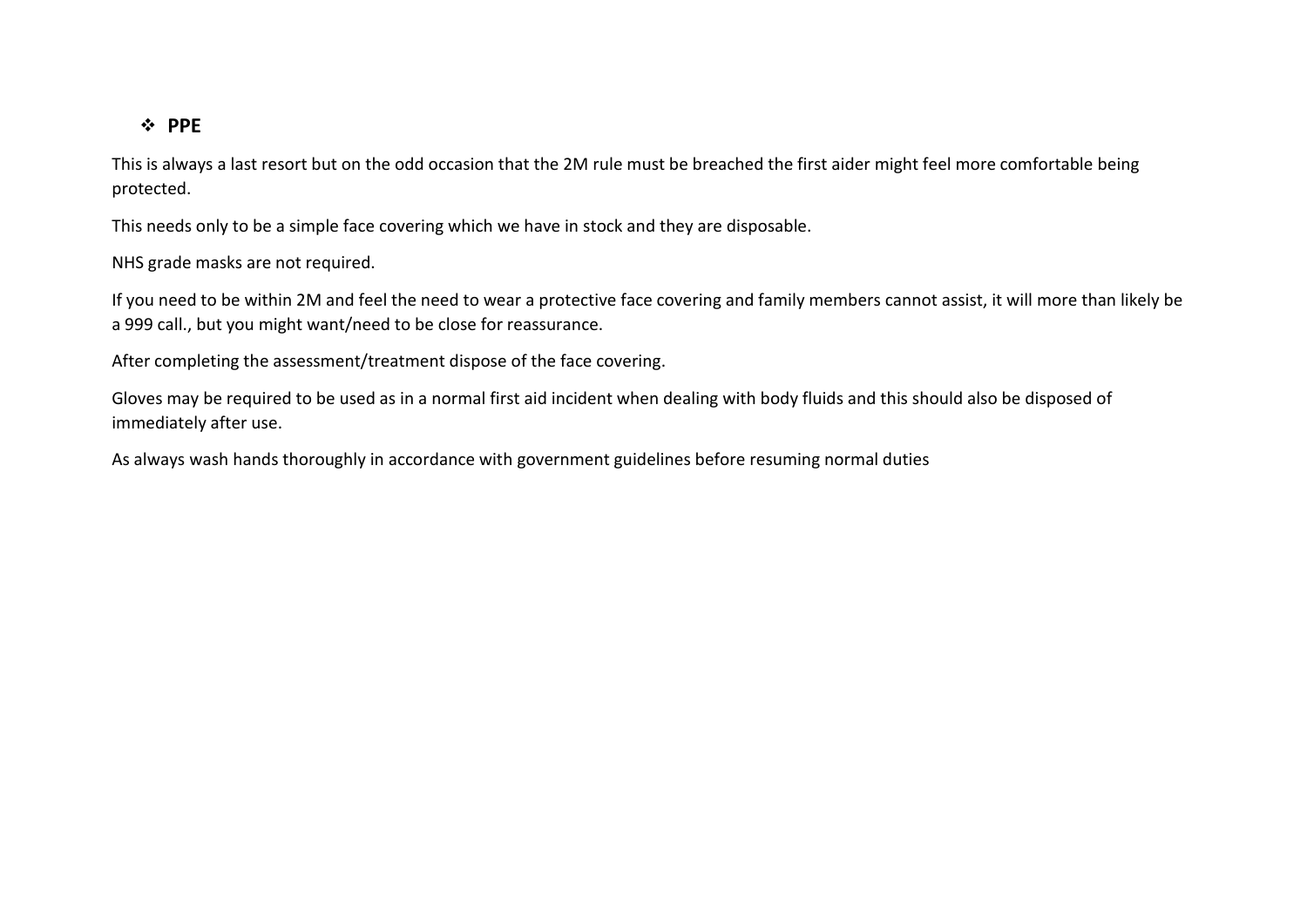### **COVID – 19 RISK ASSESSMENT FOR WE THREE LOGGERHEADS – CUSTOMER JOURNEY FLOW**

### **Carried out by Lynda Wyatt– 2/7/2020 – Updated 26/12/2021**

THIS DOCUMENT WILL LOOK AT HOW WE THREE LOGGERHEADS WILL MANAGE THE RISK OF COVID-19 WHEN WE RE-OPEN. ALL GOVERNMENT GUIDELINES WILL BE **FOLLOWED**

**PEOPLE EXPOSED………………………………………………………………………………………………………………………………………………………………………………………..**

**COLLEAGUES, VISITORS/GUESTS, CONTRACTORS, MEMBERS OF THE PUBLIC**

**HAZARDS………………………………………………………………………………………………………………………………………………………………………………………………………**

## **SPREADING COVID-19 AMONGST STAFF**

By having no control measures in place then the virus can spread easily amongst staff and into their homes

### **SPREADING COVID-19 TO THE WIDER PUBLIC**

By having no control measures in place this will allow COVID -19 to enterthe premises and not be controlled and will spread around the local community and possibly further at a quicker rate.

**INCREASED VIOLENCE AND AGRESSION**The public are not used to being told what to do in a pub and with restrictions in place and the request to disclose personal information this may cause issues with them displaying violence and aggression towards the operator and their team as they may not like the changes imposed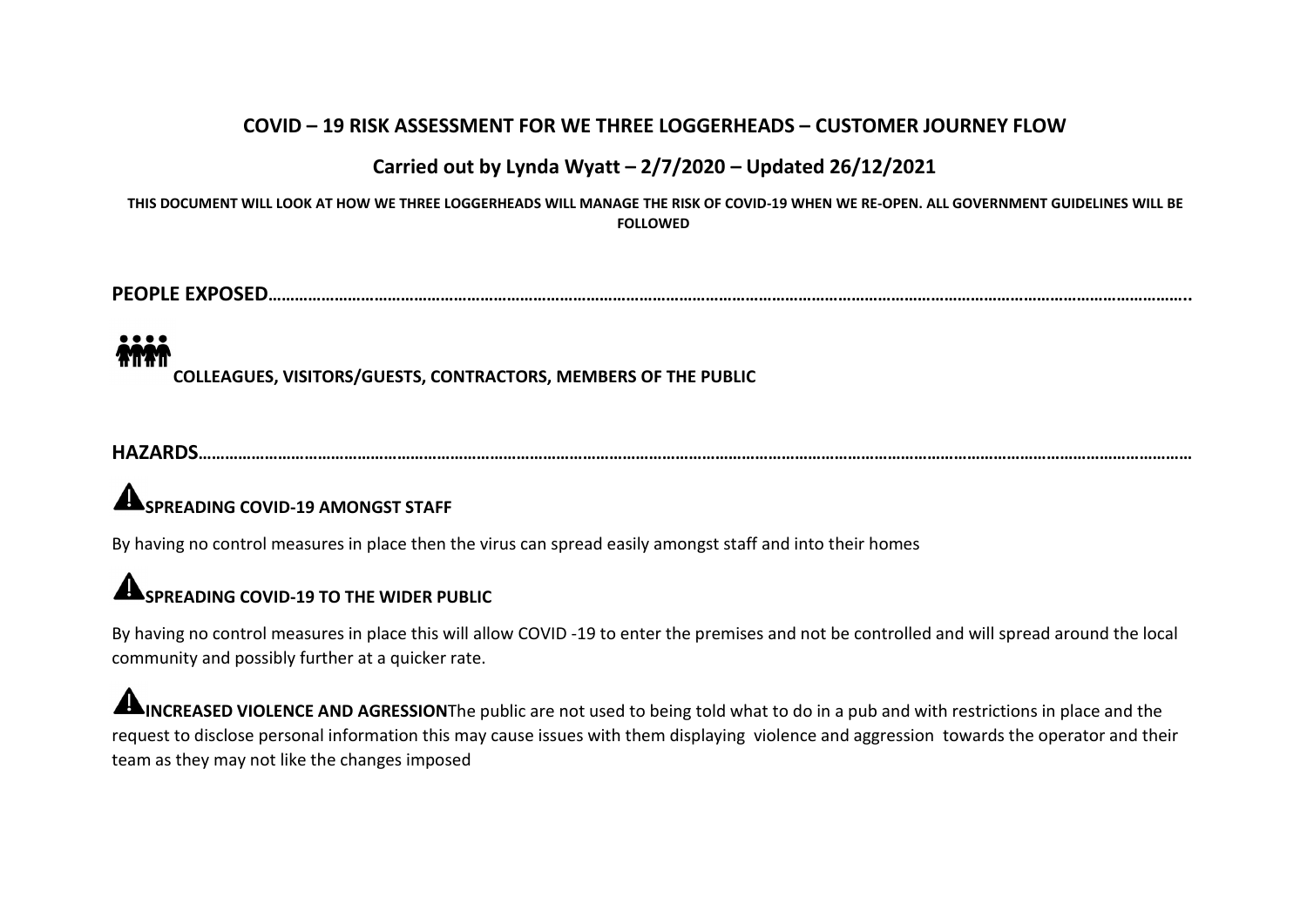| <b>CONTRO</b><br>wii<br>AJUNF |
|-------------------------------|
|-------------------------------|

### **Clear signage**

When the public walk towards the pub they will see clear signage directing them to the appropriate entrance point, and further signage for hand sanitising stations, floor markings for social distancing, and hand washing instructions, as well as the NHS QR code for track & trace

### **Entrance and exit**

We will have a clearly marked entrance point which will be through the bar door where the restaurant can be accessed up the stairs. The exit will be through the double doors in the restaurant. This is suitable for disabled guests and will minimise crossover with customers. A hand sanitiser unit will be present on the wall outside the porch and between the double doors in the restaurant.

#### **Hand sanitisers**

Hand sanitisers will be available at all entry and exit points They will also be present at the entrance to toilet areas.

Hand pump dispensers will be available inside the toilet areas and throughout the building for staff and customer use.

### **Cutlery condiments and menus**

Menus will be available and will be cleaned between uses. Specialist menus will be laminated.

Condiments will be single serve in sachets delivered after ordering with the customers food and wrapped cutlery. In the event of a sachet being unavailable, bottles and ramekins should be cleaned and sanitised.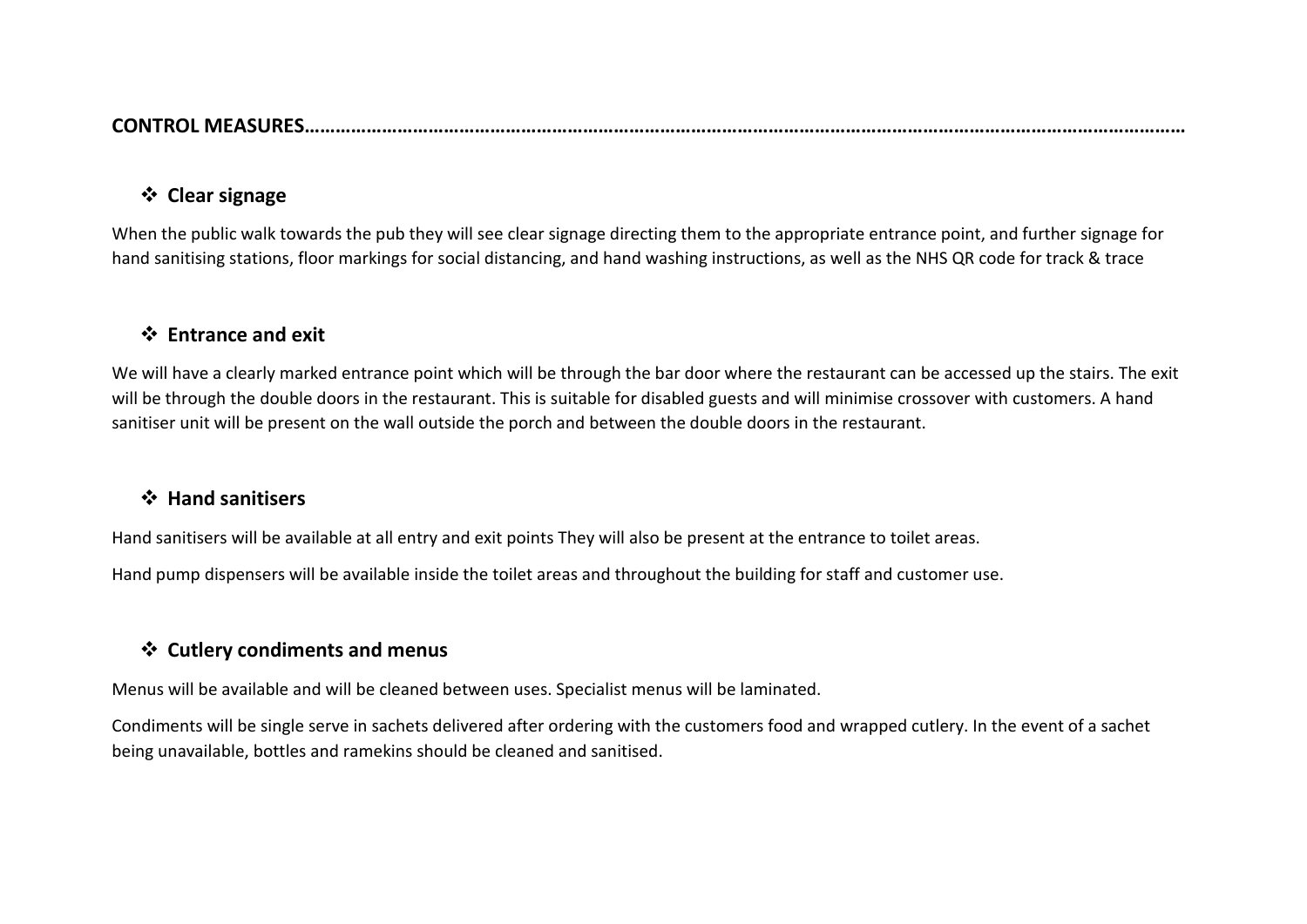### **Social distancing**

Tables will be space at 2M wherever possible and customers will be seated following a pre booking system in operation. No queuing at either bar will be allowed.

### **Payment**

Payment will be by cash or card and contactless pay will be encouraged.

This information will be shared via social media, on the web site and communicated at the meet and greet service as well as at points around the pub.

### **Menu**

A smaller menu will be on offer to allow social distancing in the kitchen to be adhered to and this will be conveyed via social media, website and through staff communication. Afternoon teas will be pre ordered

### **Staff training**

Excellent training will be given prior to opening so all staff are confident in our methods of operation and so that they feel safe which will in turn convey safety and confidence to our customers. New staff will receive COVID training as part of their induction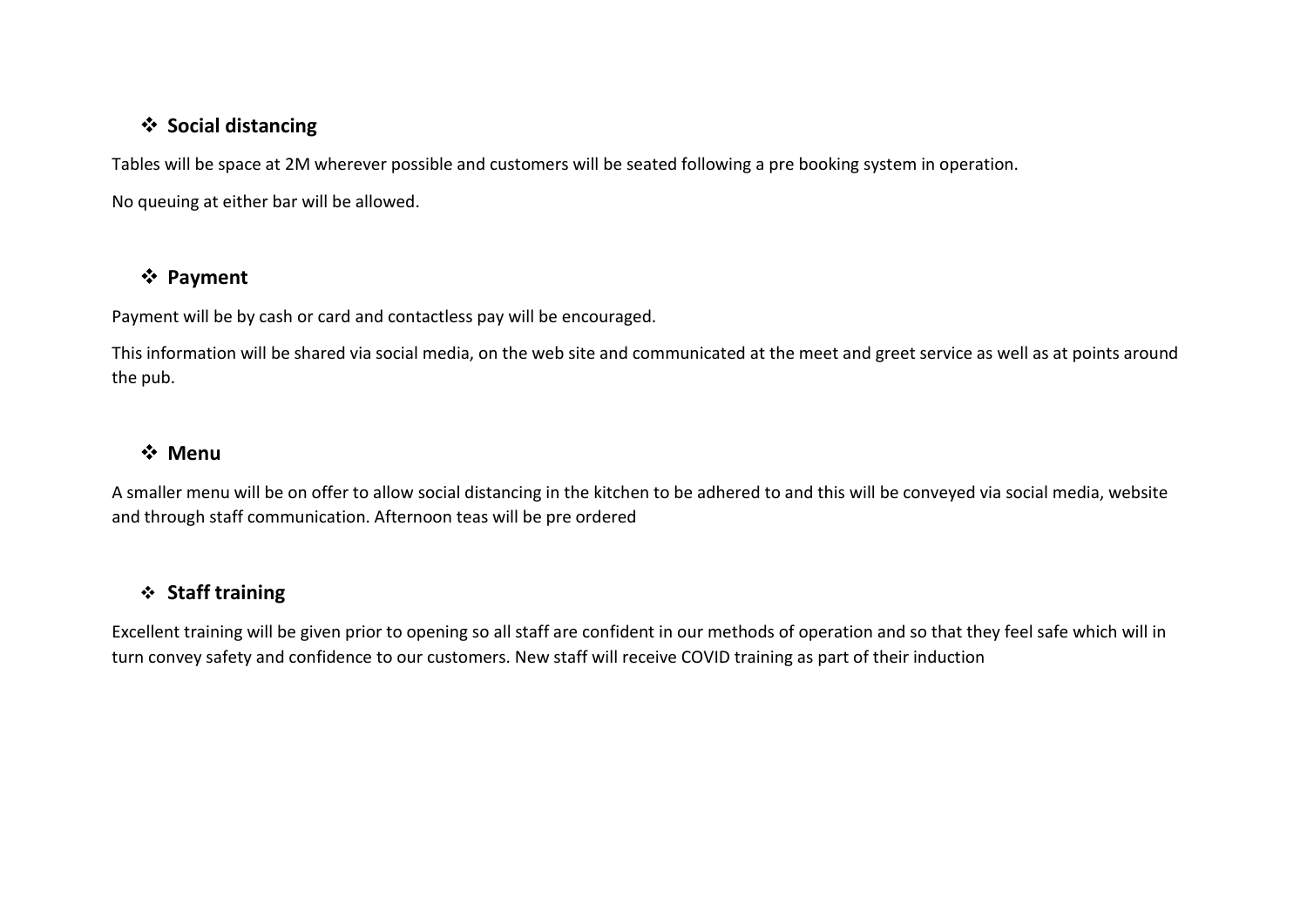### **COVID – 19 RISK ASSESSMENT FOR WE THREE LOGGERHEADS – MANAGEMENT OF PUBLIC TOILETS**

### **Carried out by Lynda Wyatt– 2/7/2020 -Updated 26/12/2021**

THIS DOCUMENT WILL LOOK AT HOW WE THREE LOGGERHEADS WILL MANAGE THE RISK OF COVID-19 WHEN WE RE-OPEN WITH REGARD TO PUBLIC TOILETS ALL **GOVERNMENT GUIDELINES WILL BE FOLLOWED**

**PEOPLE EXPOSED………………………………………………………………………………………………………………………………………………………………………………………..**

# MM.

**COLLEAGUES, VISITORS/GUESTS, CONTRACTORS, MEMBERS OF THE PUBLIC**

**HAZARDS………………………………………………………………………………………………………………………………………………………………………………………………………**

### **SPREADING COVID-19 AMONGST STAFF AND THE PUBLIC**

By having no control measures in place then the virus can spread easily amongst staff and customers off site so simple controls can minimise the risk

# **ASLIPS** TRIPS AND FALLS

This remains a hazard in this area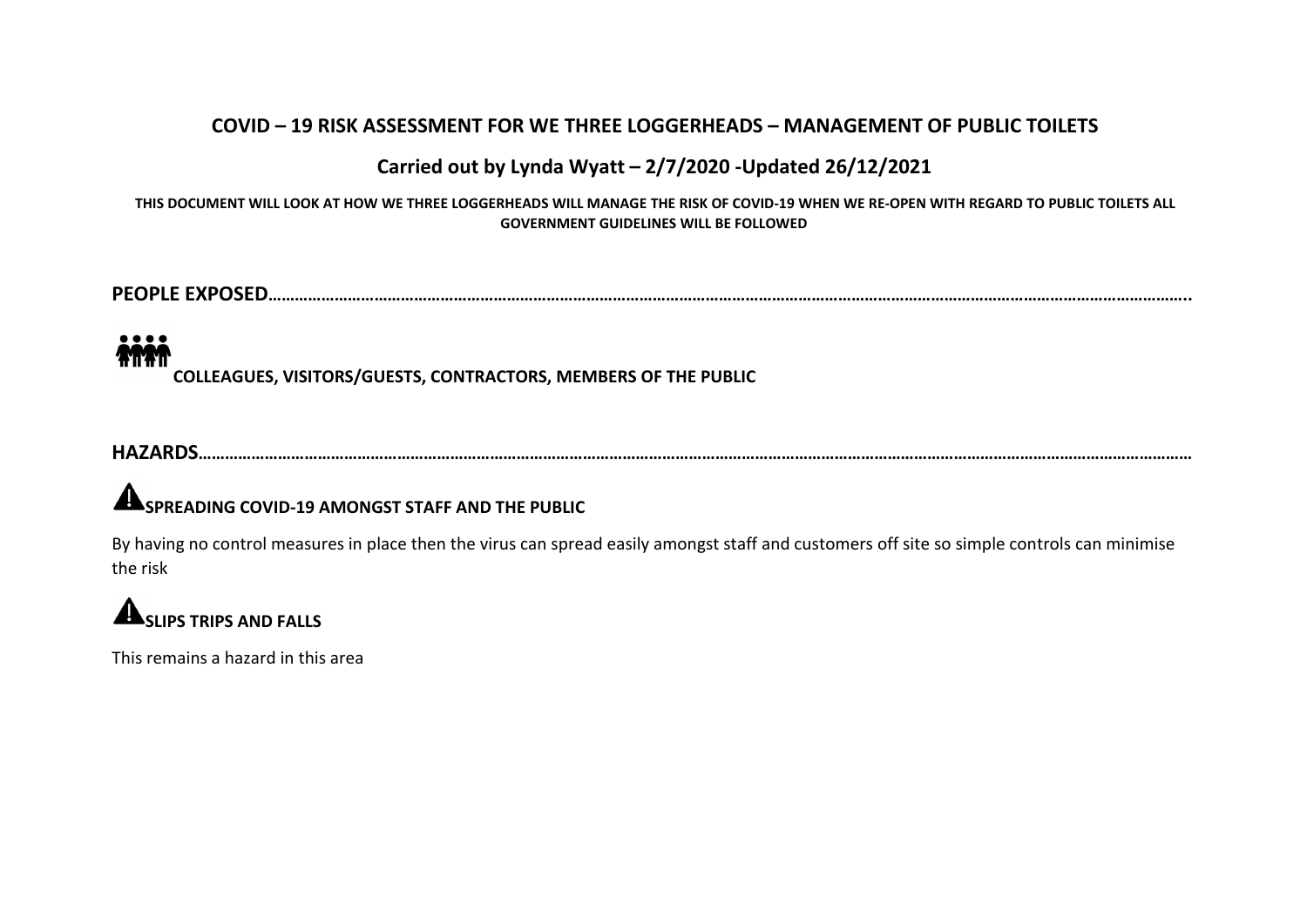| <b>CONTRO</b><br>MI |
|---------------------|
|---------------------|

#### **Enhanced cleaning checks**

A detailed cleaning schedule for all toilet areas has been developed and depending on how busy the pub is will determine how often this cleaning regime is carried out but at the very least it should be every hour.

All contact points should be cleaned including handles, locks, taps etc and the schedule should be signed off and will be hung on the exit door for customers to see.

All dispensers should be checked to make sure they are full and all bins should be emptied at every check. Cloths used to clean should be disposable.

### **Access doors**

To minimise contact points the inner door to the gents and ladies in both the bar and restaurant can be propped open but make sure that customers privacy is not compromised by this action.

### **❖** Social distancing

To maintain safe social distancing the customer access will be limited to one person in each toilet at any one time. A sliding sign will be placed on each external door to prevent access whist the toilet is in use. This will need to be switched from vacant to in use in between customer use

The area should be monitored by staff to make sure there are no queues forming or that they are at the 2M social distance marker.

### **Signage**

Social distancing reminders will be in situ on the exterior doors as a reminder along with floor markers, and hand washing signage and sanitiser signs will be in place inside and outside of the toilet cubicles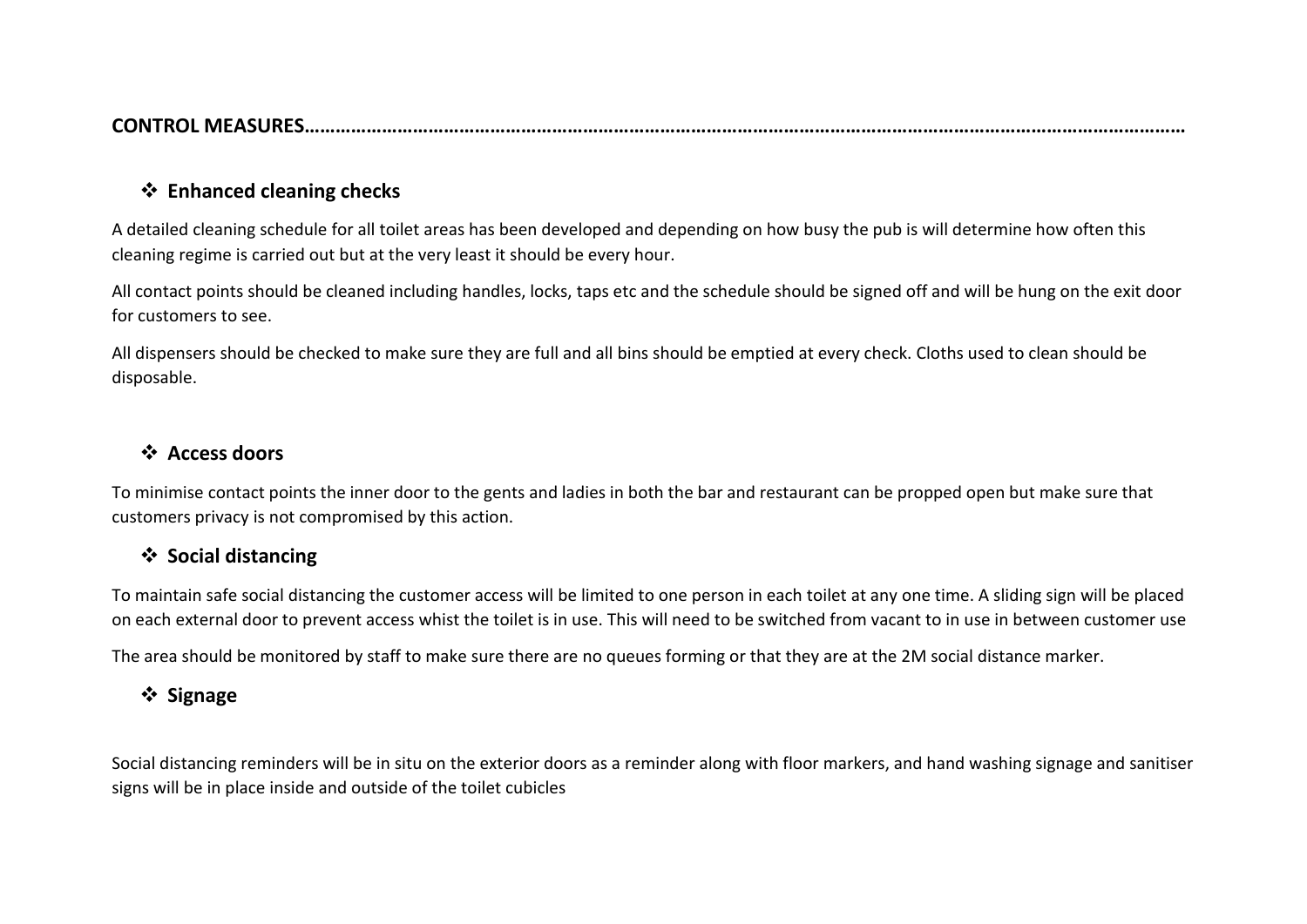### **COVID – 19 RISK ASSESSMENT FOR WE THREE LOGGERHEADS – LEGIONELLA RISK ASSESSMENT**

### **Carried out by Lynda Wyatt– 2/7/2020 – Updated 26/12/2021**

#### THIS DOCUMENT WILL LOOK AT HOW WE THREE LOGGERHEADS WILL MANAGE THE RISK OF COVID-19 WHEN WE RE-OPEN IN RESPECT OF THE RISK OF LEGIONELLA **FOR ALL APPLAIBNCES THAT HAVE WATER IN THEM. ALL GOVERNMENT GUIDELINES WILL BE FOLLOWED**

**PEOPLE EXPOSED………………………………………………………………………………………………………………………………………………………………………………………..**

### **ATTAT COLLEAGUES, VISITORS/GUESTS, CONTRACTORS, SUPPLIERS, MEMBERS OF THE PUBLIC**

### **HAZARDS………………………………………………………………………………………………………………………………………………………………………………………………………**

### **SPREADING LEGIONAELLA AMONGST STAFF RESULTING IN A COVID-19 RISK**

By having no control measures in place then the virus can spread easily amongst staff and into their homes after contracting the lung affected legionnaires disease through contaminated water supply

### **SPREADING COVID-19 TO THE WIDER PUBLIC THORUGH LEGIONELLA**

By having no control measures in place then the virus can spread easily amongst staff and into their homes after contracting the lung affected legionnaires disease through contaminated water supply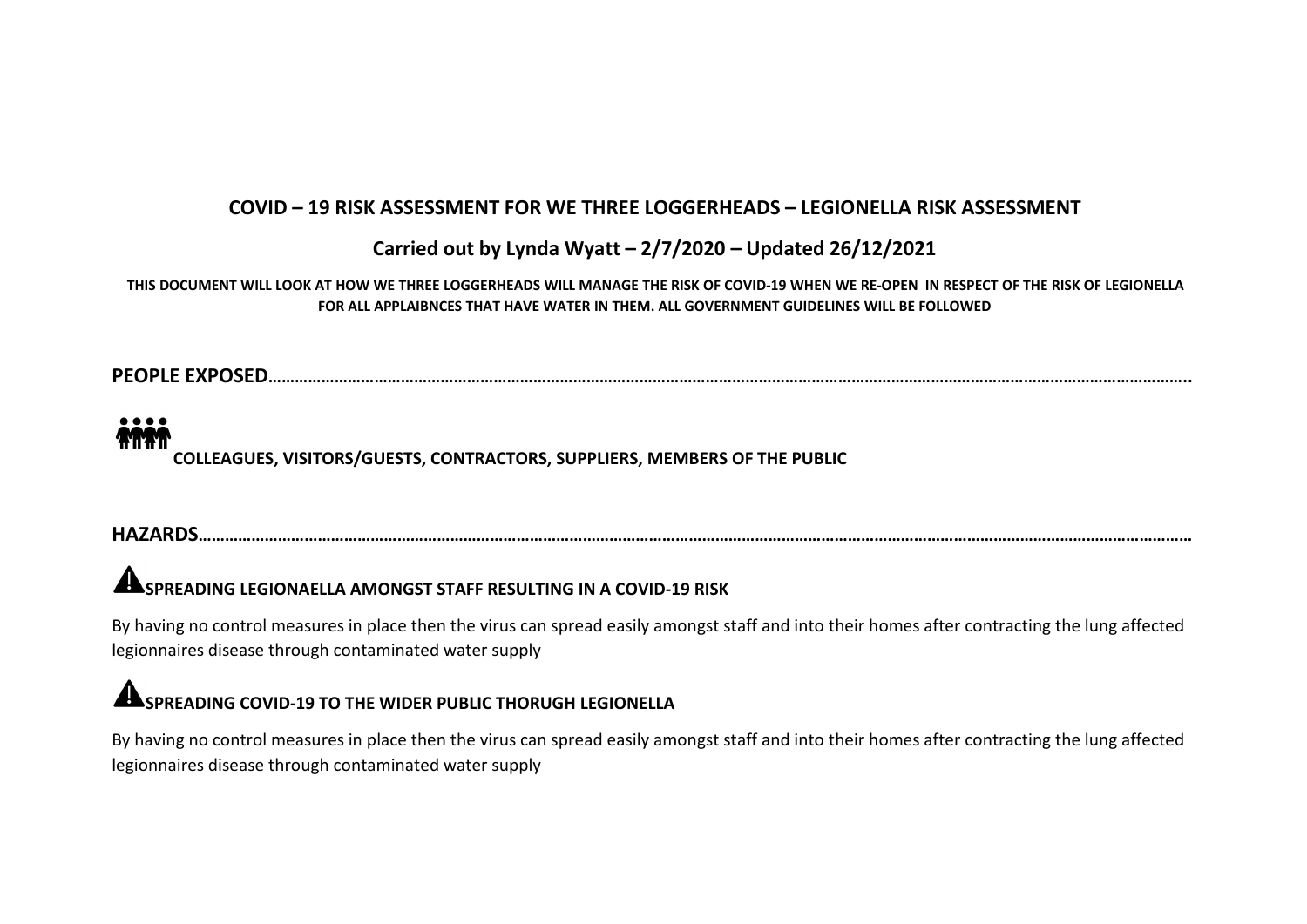### **CONTROL MEASURES…………………………………………………………………………………………………………………………………**

### **Coffee machine**

This has been switched on and in use since re-opening and now it has been thoroughly cleaned with Puly Caff powder. This will be a weekly job once we are open. A full maintenance from a registered engineer has also been carried out

### **Britvic Machine**

The Britvic machine receives a nightly clean of nozzles and a full clean each week. The machine has also been inspected by an engineer

### **Beer Lines**

Lines are cleaned regularly in accordance with Carlsberg CQDS systems and the cask ale and Guinness lines are also cleaned on a rotational basis every 7-10 days

### **Taps and water supply**

The hot and cold supplies are in regular use so there is no stagnant water in any pipe. These have all been checked and water runs clear in all taps including B and B rooms which have also been in periodic use buy owners to maintain a regular supply. Boiler service has been carried out in December.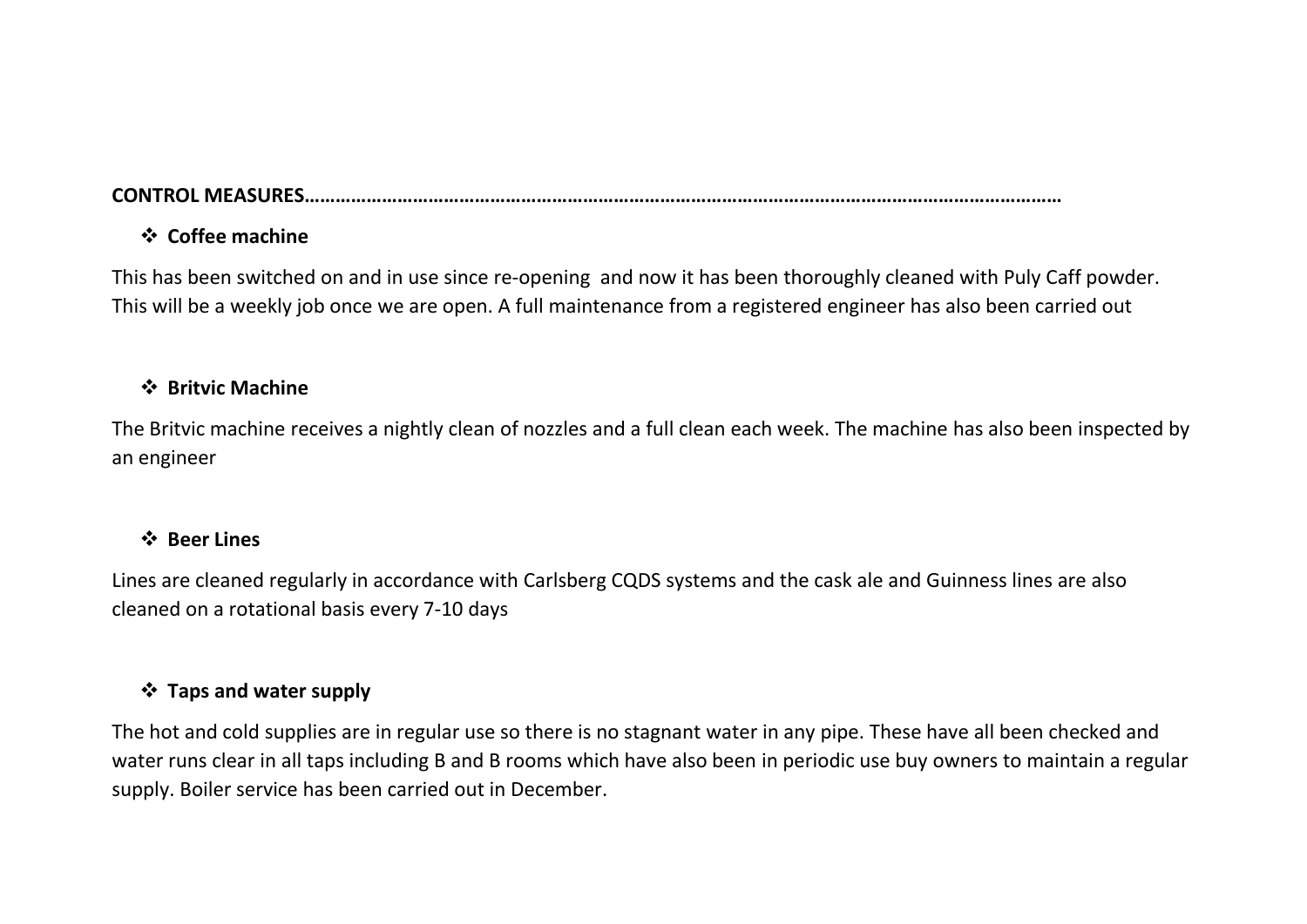### **Dishwasher and glasswasher**

These have remained in use throughout so any water has been regularly drained out of the systems and replenishes daily with fresh water

The machines have all been dismantled and sanitised and re-assembled in readiness for service. They are deep cleaned every week

### **Ice machine**

A solution of 1.5 litres of water with vinegar is put into the tank and the machine switched on. This is left for 40 minutes then drained. 2 tablespoons of bicarbonate of soda with 1.5 litres of water is put into the tank with the funnel and left for 5 minutes. This is drained and then 1.5 litres of plain water is funnelled in and left for 5 minutes. This is drained and the water process repeated. The water supply is switched on and once a batch of ice had been made this is discarded and the interior of the machine cleaned with a bi-carb solution. The machine is switched on ready for service and the ice checked for clarity. This procedure takes place on a weekly basis now we are open. The machine was serviced during the previous firebreak.